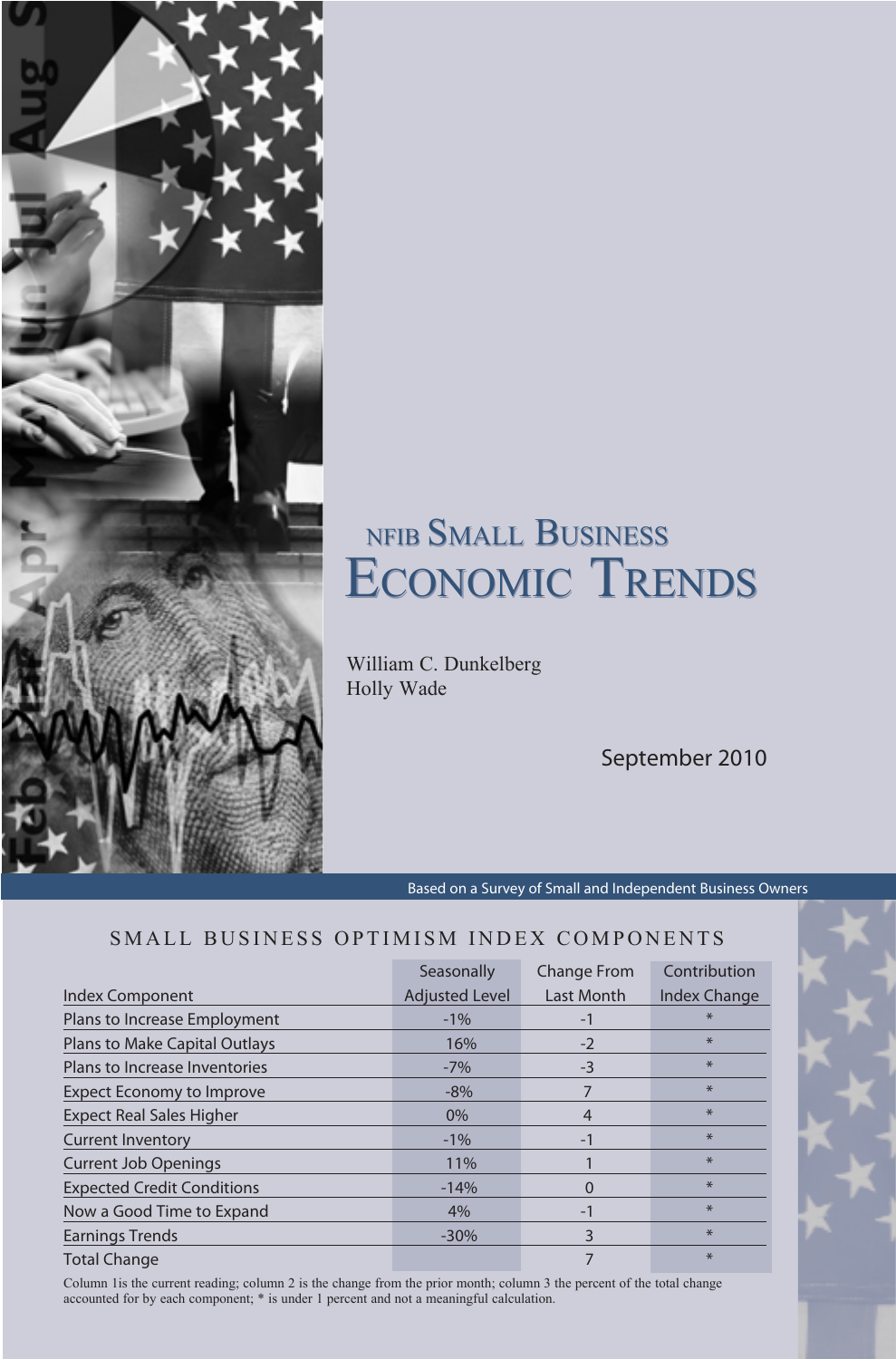## **NFIB Small Business ECONOMIC TRENDS**

*The NFIB Research Foundation has collected Small Business Economic Trends Data with Quarterly surveys since 1973 and monthly surveys since 1986. The sample is drawn from the membership files of the National Federation of Independent Business (NFIB). Each was mailed a questionnaire and one reminder. Subscriptions for twelve monthly SBET issues are \$250. Historical and unadjusted data are available, along with a copy of the questionnaire, from the NFIB Research Foundation. You may reproduce Small Business Economic Trends items if you cite the publication name and date and note it is a copyright of the NFIB Research Foundation. © NFIB Research Foundation. ISBS #0940791-24-2. Chief Economist William C. Dunkelberg and Policy Analyst Holly Wade are responsible for the report.*

## **In This Issue**

| Most Important Problem 18 |
|---------------------------|
|                           |
|                           |
|                           |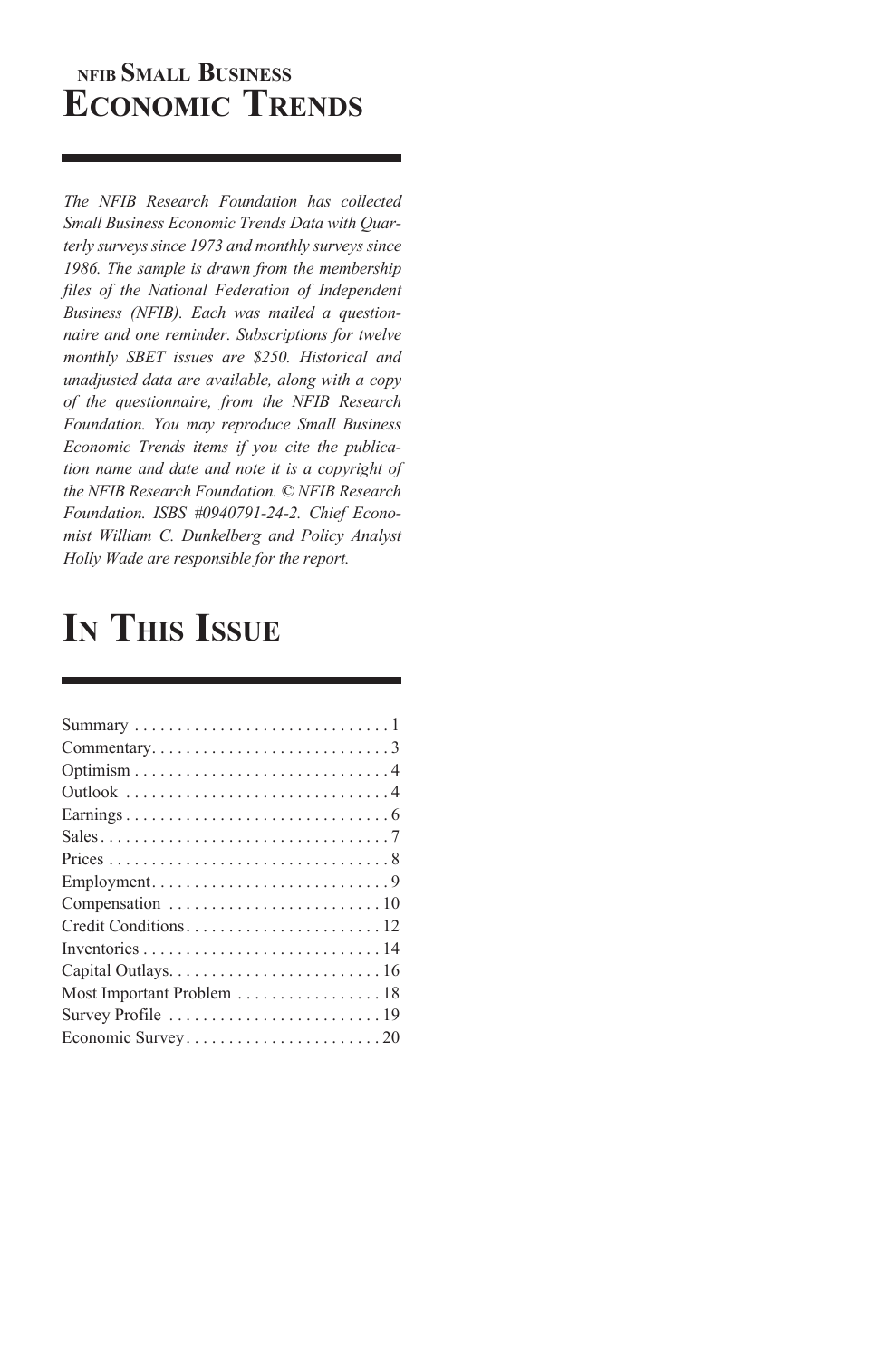## **SUMMARY**

## **OPTIMISM INDEX**

The Index of Small Business Optimism gained 0.7 points in August, rising to 88.8. Most of the improvement was accounted for by gains in expected real sales and expectations for business conditions six months out, the two components that lowered the Index in July.

## **LABOR MARKETS**

There is no life in the jobs market. The Bureau of Labor Statistics (BLS) reported 67,000 new private sector jobs in August, but 45,000 were from education and health care which are heavily dependent on government spending, not exactly "Main Street" companies. Eleven (11) percent (seasonally adjusted) reported unfilled job openings, up one point from July but historically very weak. Over the next three months, eight percent plan to increase employment (down one point), and 13 percent plan to reduce their workforce (up three points), yielding a seasonally adjusted net one percent of owners planning to create new jobs, down one point from July but positive for the fourth time in the last 22 months.

## **CAPITAL SPENDING**

The frequency of reported capital outlays over the past six months fell one point to 44 percent of all firms, again hitting the 35 year record low. The environment for capital spending is not good. Interest rates are low but the record long recession has eroded financial strength. More importantly, the prospects that investment spending and/or hiring will somehow increase profits are low. Four percent characterized the current period as a good time to expand facilities, down one point. A net negative eight percent expect business conditions to improve over the next six months, seven points better than July but still more owners expect the economy to weaken than strengthen. Owners do not trust the economic policies in place or proposed, fear the economic implications of massive deficits and are distressed by global and national developments that make the future more uncertain.

### **INVENTORIES AND SALES**

The net percent of all owners (seasonally adjusted) reporting higher nominal sales in the past three months was unchanged from July at a net negative 16 percent, 18 points better than June 2009 but indicative of very weak customer activity. Small business owners continued to liquidate inventories and weak sales trends gave little reason to order new stock. A net negative 15 percent of all owners reported gains in inventories, four points better than July but still very weak. Inventories had been built in the expansion to satisfy the spending of a consumer that was saving virtually nothing. August 2010, is the 29th negative double digit month in a row and the 39th negative month in a row for inventory reductions. Inventories at the "big" firms may start to accumulate as orders from small firms (many of who are the final interface with the consumer) weaken.



This survey was conducted in August 2010. A sample of 3,938 small-business owners/members was drawn. Eight hundred and seventy- four (874) usable responses were received – a response rate of 22 percent.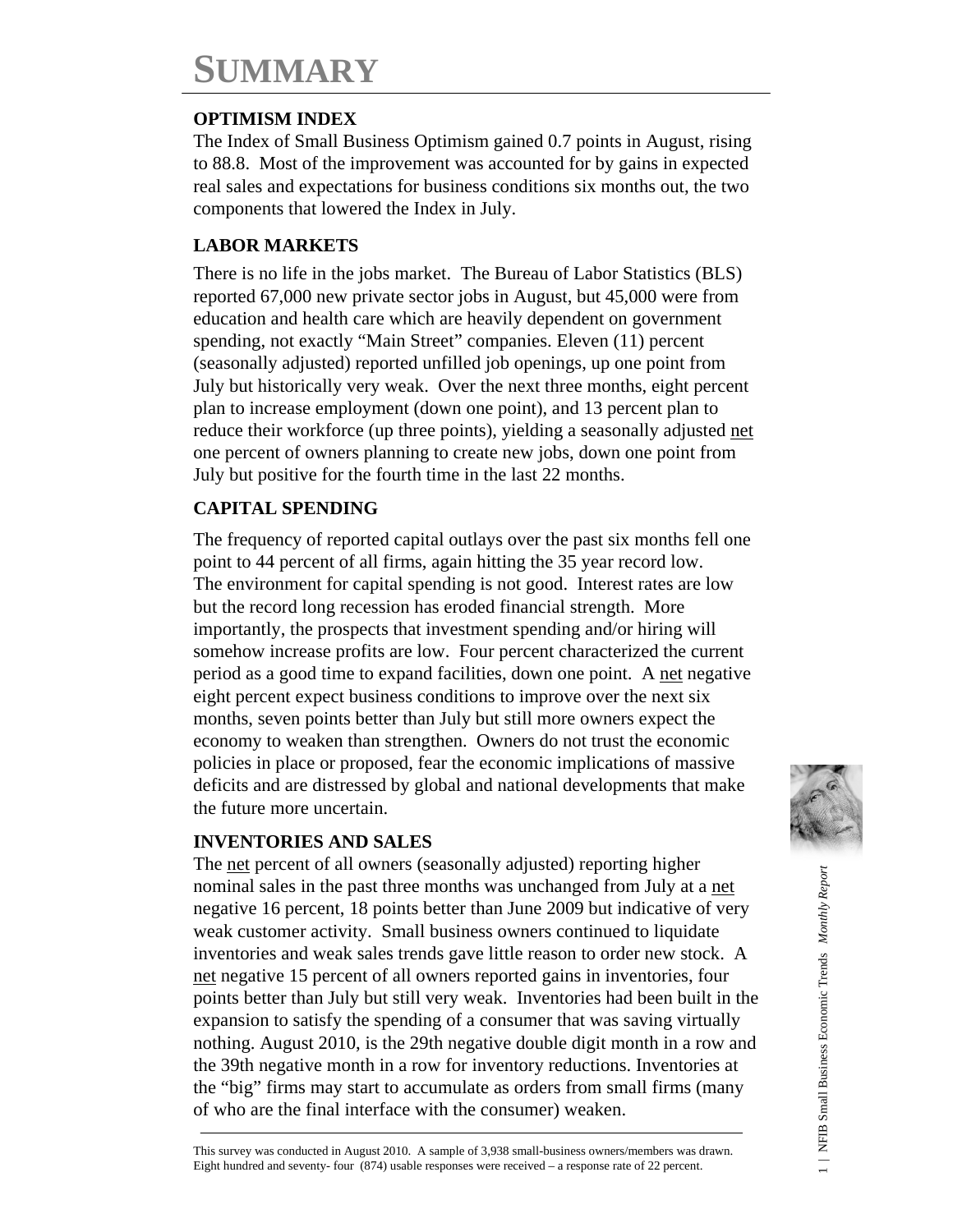#### **INFLATION**

The weak economy continued to put downward pressure on prices. Seasonally adjusted, the net percent of owners raising prices was a negative eight percent, a four point increase from July. August is the 21st consecutive month in which more owners reported cutting average selling prices that raising them. Widespread price cutting contributes to the high percentage reporting declining sales revenues. Plans to raise prices were unchanged at a net seasonally adjusted 10 percent of owners. On the cost side, three percent of owners cited inflation as their number one problem and only four percent cited the cost of labor, so neither labor costs or materials costs are pressuring owners to raise prices. With no pricing power and real sales volumes weak, profits are not able to recover.

### **PROFITS AND WAGES**

Reports of positive profit trends improved three points in August, registering a net negative 30 percentage points, 26 points worse than the best expansion reading reached in 2005. The persistence of this imbalance is bad news for the small business community. Profits are important for the support of capital spending and expansion. Not seasonally adjusted, 18 percent reported profits higher (unchanged), but 42 percent reported profits falling, a three point improvement from July. Seasonally adjusted, a net three percent reported raising worker compensation, only five points better than February's record low reading of negative two percent. Labor costs are still under control, good news for those worried about inflation but bad news for workers. In past recovery periods, compensation improved at a much faster pace than we have experienced in this recovery period.

#### **CREDIT MARKETS**



A near record low 31 percent of all owners reported borrowing on a regular basis, which is then not surprising that reported and planned capital spending are at 35 year record low levels. Those looking for loans predominately are looking for cash flow support, not funds to expand or hire (see Small Business Credit in a Recession, 12/09). A net 12 percent reported loans harder to get than in their last attempt, one point lower than July. Overall, 91 percent of the owners reported all their credit needs met or they did not want to borrow, unchanged from July. Only four percent cited financing as their top business problem. What businesses need are customers, giving them a reason to hire and make capital expenditures and borrow to support those activities. The percent of owners reporting higher interest rates on their most recent loan was six percent, while three percent reported lower rates. The net percent of owners expecting credit conditions to ease in the coming months was a seasonally adjusted negative 14 percent (more owners expect that it will be "harder" to arrange financing), unchanged from July. The Federal Reserve is holding rates at historically low levels, but this is not improving the outlook for the ease of financing expansion. Sales are needed, not just low rates.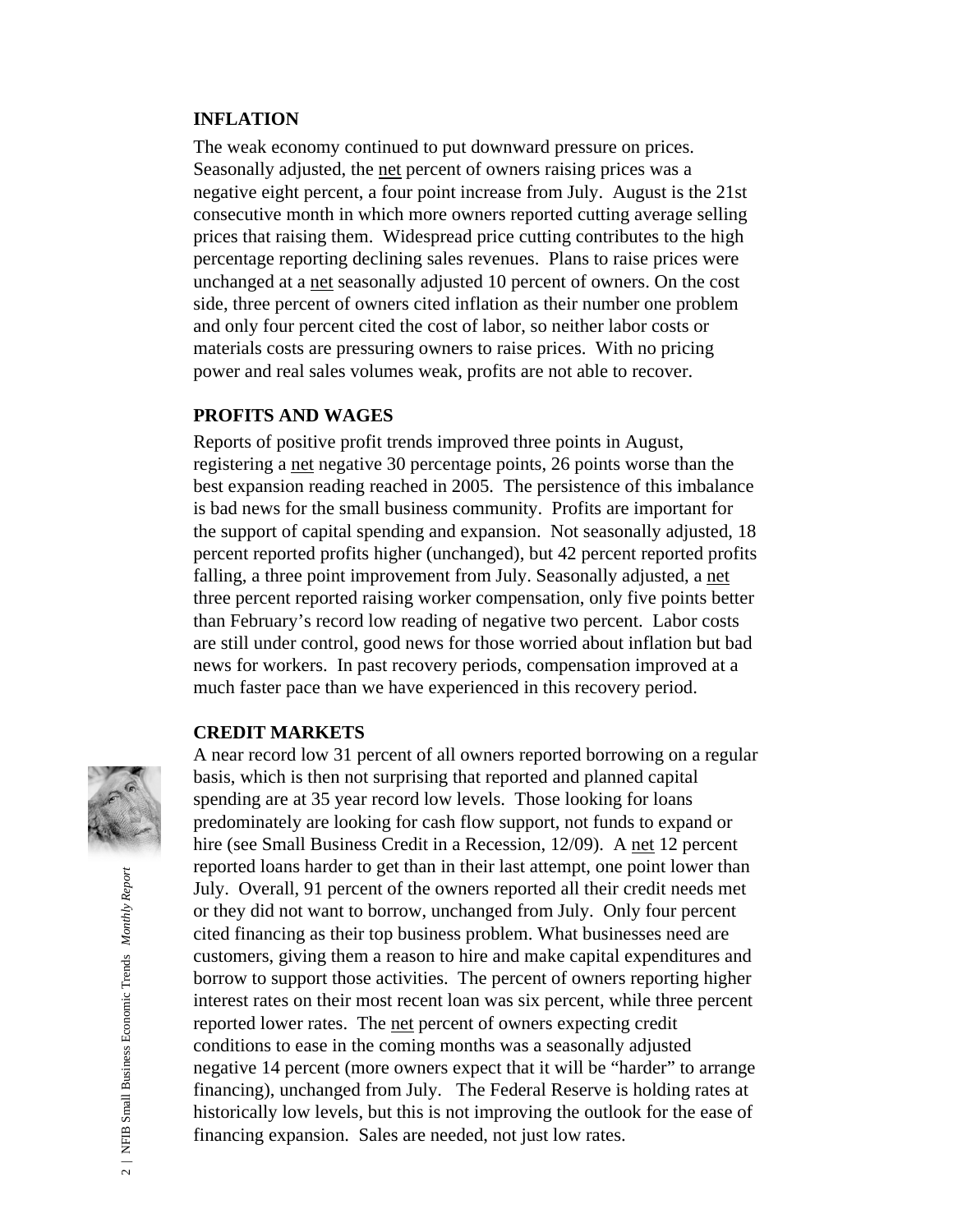# **COMMENTARY**

The Index has been below 93 every month since January 2008 (32 months), and below 90 for 25 of those months, all readings typical of a weak or recession-mired economy. Near the beginning of the recession in 2008, USA Inc. shareholders elected a new CEO and management team but unfortunately the change in leadership did nothing to curb the recession. In fact, the economy only got worse while new policy tactics enacted by management made little sense in terms of dealing with the main problems. Now, the shareholders are more than restless and unnerved by what they see coming out of Washington. New solutions to the problems continue to be announced, but confidence in management is very low and continues to decline. The next shareholder meeting many board members will be gone, replaced with a new set of ideas and focus.

As a result, spending is in "maintenance" mode, replacing vehicles or equipment only as needed and hiring only for replacement purposes, therefore little growth in the economy. Spending (financed with credit or out of cash) for new equipment, expansion or for new employees must generate enough additional value to pay off the "investment" but the current environment, with weak consumer spending, offers few such opportunities. Over the last two years, record highs of nearly 1/3 of all owners continue to report weak sales as their top business problem. Reports of quarter to quarter declines in sales outnumber reports of gains by 16 percentage points. This has characterized conditions for the past two years. Seventy-three (73) percent of owners feel it is not a good time to expand (18 percent of these blame the political climate), 21 percent are uncertain. Only 4 percent think it is a good time to expand and in some parts of the U.S. or in some industries, this is probably the case.

Inflation? Not a threat. Far more owners have cut prices than raised them for 21 months in a row. Deflation? It certainly feels that way to a quarter of the owners reporting price declines for the goods and services they produce and sell. "Double Dip"? Fundamentally, the economy is set for growth, with a one percent increase in the general population (who eat, need housing and transportation) and more stuff is wearing out in need of replacements. But there is always the risk of another serious policy mistake in Washington or other events that will cause consumers to save even more and defer purchases. Those events could produce more negative growth but this is hard to predict. Assuming no new surprises, there is still enough uncertainty out there to digest and insure that growth will remain sub-par for some time to come and the unemployment rate will stay on the high side of 9.5 percent. It could have been much different with a different set of policies.

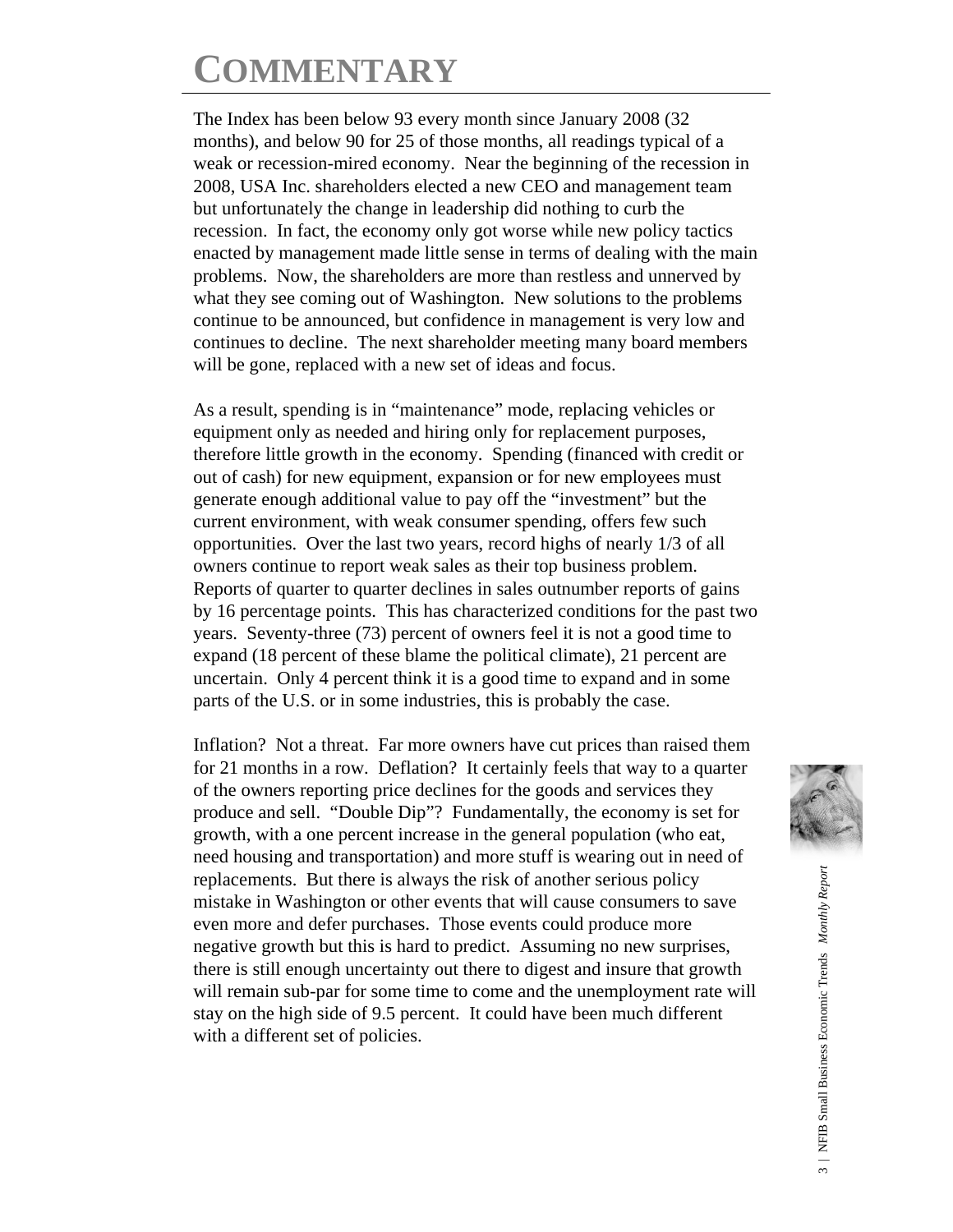#### OPTIMISM INDEX

Based on Ten Survey Indicators *(Seasonally Adjusted 1986=100)*



#### OPTIMISM INDEX

Based on Ten Survey Indicators *(Seasonally Adjusted 1986=100)*

|             |                                                                                    | Jan Feb Marl |      |      |           |                |      |           | Apr May Jun Jul Aug Sep Oct Nov Dec |      |      |
|-------------|------------------------------------------------------------------------------------|--------------|------|------|-----------|----------------|------|-----------|-------------------------------------|------|------|
|             | <b>2005</b> 103.7 103.7 102.5 99.8 100.8 100.8 101.1 100.9 100.0 103.7 101.2 101.4 |              |      |      |           |                |      |           |                                     |      |      |
|             | 2006 101.1 101.5 98.0 100.1 98.5 96.7 98.1 95.9 99.4 100.7                         |              |      |      |           |                |      |           |                                     | 99.7 | 96.5 |
| 2007        | 98.9                                                                               | 98.2         | 97.3 | 96.8 |           | 97.2 96.0 97.6 |      |           | 96.3 97.3 96.2                      | 94.4 | 94.6 |
| 2008        | 91.8                                                                               | 92.9         | 89.6 | 91.5 |           | 89.3 89.2 88.2 |      | 91.1 92.9 | 87.5                                | 87.8 | 85.2 |
| 2009        | 84.1                                                                               | 82.6         | 81.0 | 86.8 | 88.9 87.9 | 86.5           | 88.6 | 88.81     | 89.1                                | 88.3 | 88.0 |
| <b>2010</b> | 89.3                                                                               | 88.0         | 86.8 | 90.6 | 92.2 89.0 | 88.1           | 88.8 |           |                                     |      |      |

## **SMALL BUSINESS OUTLOOK**

#### **OUTLOOK**

Good Time to Expand and Expected General Business Conditions *January 1986 to August 2010 (Seasonally Adjusted)*



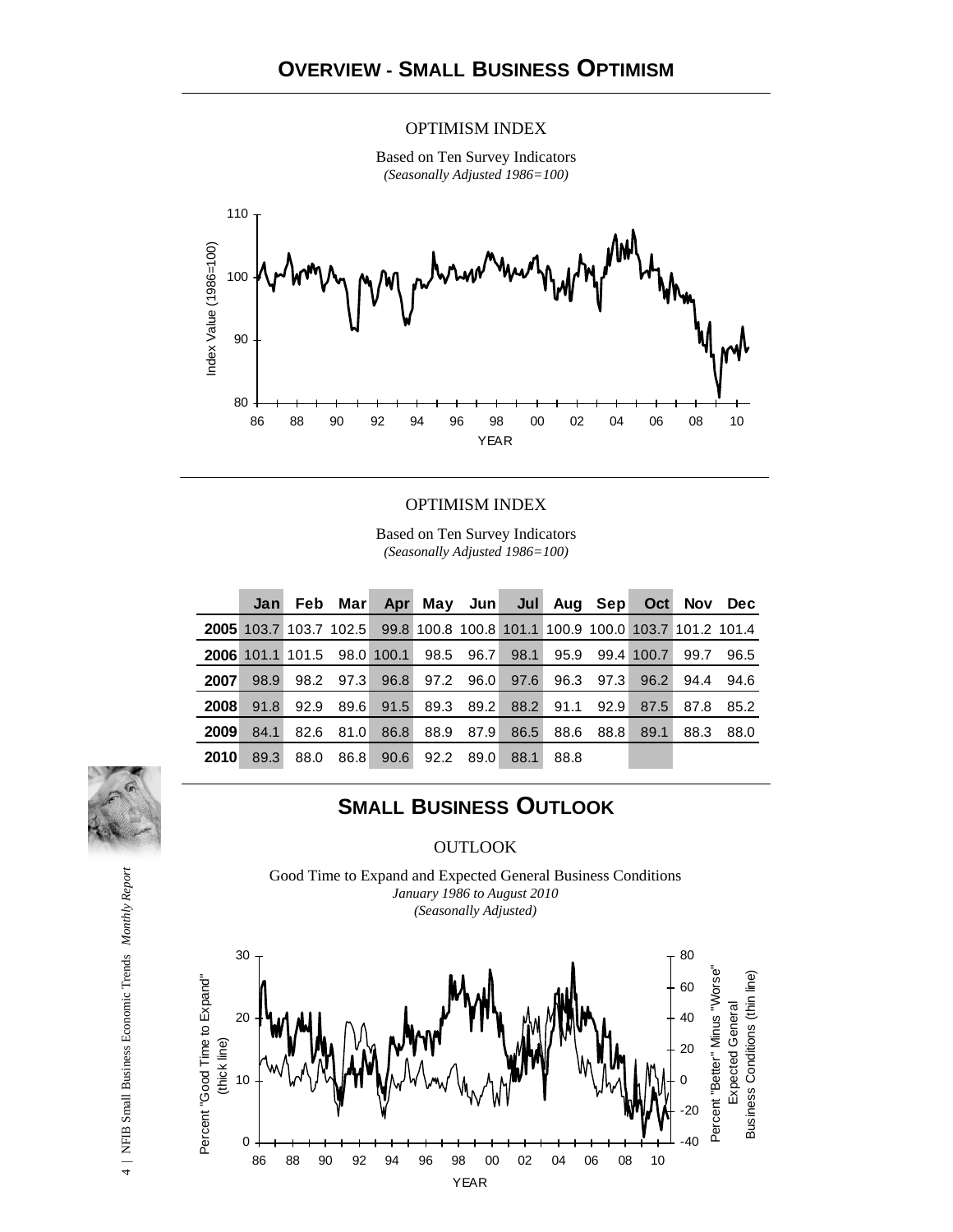#### OUTLOOK FOR EXPANSION

Percent Next Three Months "Good Time to Expand" *(Seasonally Adjusted)*

|      | Jan | <b>Feb</b> | Mar               | Apr             | May $Jun \mid$    |    | Jul |    | Aug Sep | Oct | <b>Nov</b> | <b>Dec</b> |
|------|-----|------------|-------------------|-----------------|-------------------|----|-----|----|---------|-----|------------|------------|
| 2005 | 23  | 24         | 19                | 18              | 18                | 22 | 20  | 21 | 19      | 22  | 20         | 21         |
| 2006 | 20  | 20         | 19                | 18              | 18                | 13 | 16  | 13 | 18      | 20  | 17         | 17         |
| 2007 | 17  | 18         | $12 \overline{ }$ | 12 <sup>2</sup> | $12 \overline{ }$ | 13 | 16  | 12 | 14      | 14  | 13         | 14         |
| 2008 | 9   | 8          | 5                 | 6               | 4                 | 4  | 6   | 6  | 11      | 5   |            | 7          |
| 2009 | 6   | 3          | 1                 | $\overline{4}$  | 5                 | 4  | 5   | 5  | 9       | 7   | 8          | 7          |
| 2010 | 5   | 4          | $\overline{2}$    | $\overline{4}$  | 5                 | 6  | 5   | 4  |         |     |            |            |

#### MOST IMPORTANT REASON FOR EXPANSION OUTLOOK

Reason Percent by Expansion Outlook *August 2010*

| Reason                           | <b>Good Time</b> | <b>Not Good Time</b> | <b>Uncertain</b> |
|----------------------------------|------------------|----------------------|------------------|
| <b>Economic Conditions</b>       |                  | 50                   | 12               |
| <b>Sales Prospects</b>           |                  |                      |                  |
| <b>Fin. &amp; Interest Rates</b> |                  |                      |                  |
| <b>Cost of Expansion</b>         |                  |                      |                  |
| <b>Political Climate</b>         |                  | 13                   |                  |
| <b>Other/Not Available</b>       |                  |                      |                  |



#### OUTLOOK FOR GENERAL BUSINESS CONDITIONS

Net Percent ("Better" Minus "Worse") Six Months From Now *(Seasonally Adjusted)*

|      | Jan   | Feb   | Mar∣  | Apr            | May Jun |                |                 | Jul Aug Sep |                | Oct  | Nov   | Dec           |
|------|-------|-------|-------|----------------|---------|----------------|-----------------|-------------|----------------|------|-------|---------------|
| 2005 | 25    | 20    | 16    | $5^{\circ}$    | 5       | 16             | 12 <sup>7</sup> | 7           | 3              | 14   | 11    | 12            |
| 2006 | 6     | 3     | $-5$  | $-3$           | $-10$   | -8             | -6              | -8          | 2              | 11   | 11    | $-4$          |
| 2007 | $-1$  | $-2$  | $-7$  | -8             | -3      | $-5$           | $-1$            | $\Omega$    | $\overline{2}$ | $-2$ | $-10$ | $-10$         |
| 2008 | $-22$ | -9    | $-23$ | $-12$          | $-12$   | $-19$          | $-17$           | 4           | 14             | $-4$ | -2    | $-13$         |
| 2009 | $-12$ | $-21$ | $-22$ | $\overline{2}$ | 12      | $\overline{7}$ | $-3$            | 10          | 8              | 11   | 3     | $\mathcal{P}$ |
| 2010 | 1     | -9    | -8    | $\overline{0}$ | 8       | -6             | $-15$           | -8          |                |      |       |               |

5 | NFIB Small Business Economic Trends Monthly Report 5 | NFIB Small Business Economic Trends *Monthly Report*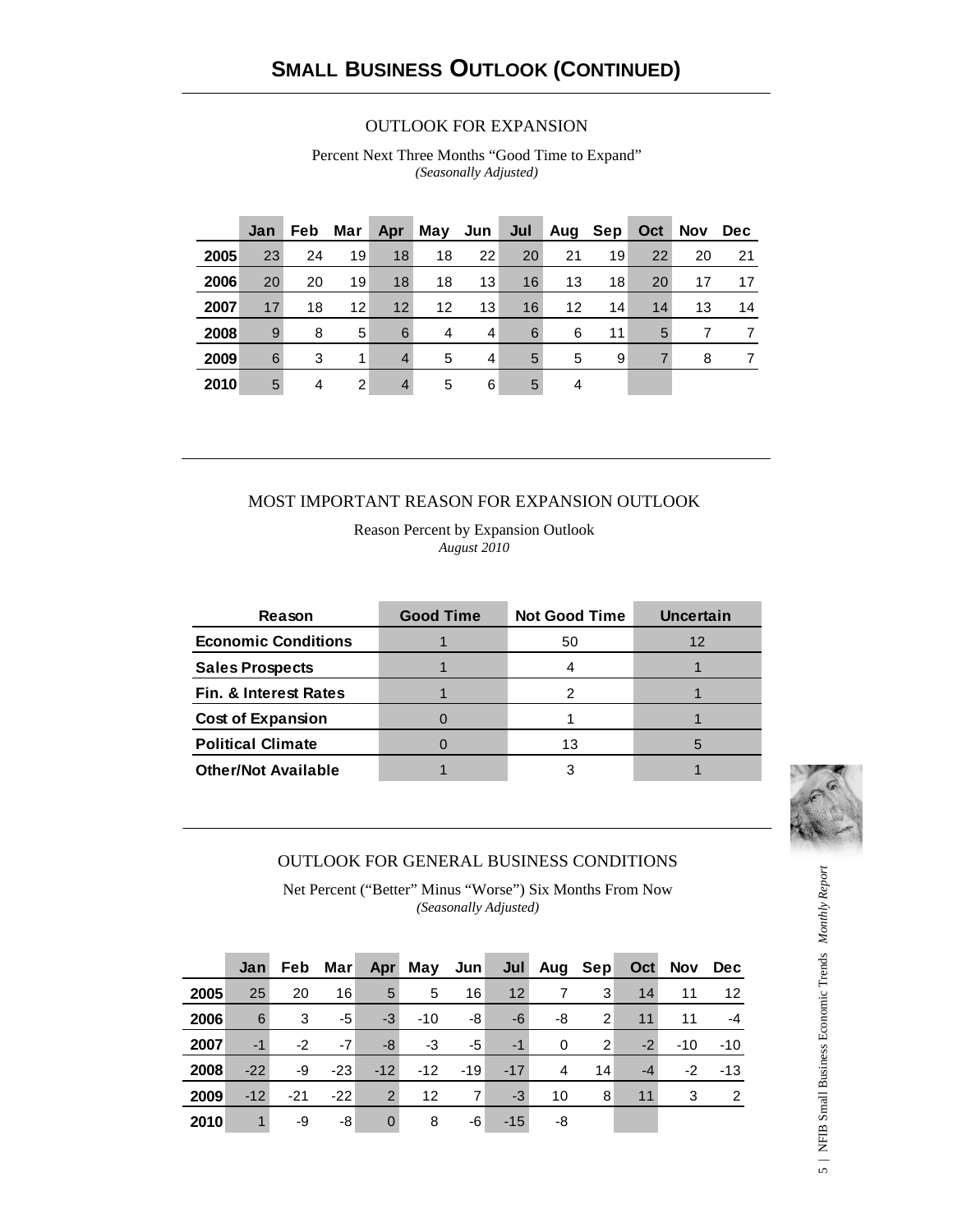#### EARNINGS



#### ACTUAL EARNINGS CHANGES

Net Percent ("Higher" Minus "Lower") Last Three Months Compared to Prior Three Months *(Seasonally Adjusted)*

|      | Jan   | Feb   | Mar∣  | Apr   | May $Jun $ |       |       | Jul Aug Sep |       |       | Oct Nov | Dec   |
|------|-------|-------|-------|-------|------------|-------|-------|-------------|-------|-------|---------|-------|
| 2005 | $-12$ | $-11$ | $-10$ | $-15$ | -9         | $-13$ | $-9$  | $-14$       | $-14$ | $-4$  | $-16$   | $-15$ |
| 2006 | $-16$ | $-15$ | $-12$ | $-13$ | $-11$      | $-11$ | $-16$ | $-19$       | -8    | $-14$ | $-18$   | $-15$ |
| 2007 | $-21$ | $-19$ | $-15$ | $-19$ | $-15$      | $-18$ | $-17$ | $-22$       | $-20$ | $-18$ | $-25$   | $-20$ |
| 2008 | $-27$ | $-25$ | $-33$ | $-28$ | $-28$      | $-33$ | $-37$ | $-30$       | $-35$ | $-35$ | $-38$   | $-42$ |
| 2009 | $-47$ | $-44$ | -46   | $-43$ | $-43$      | $-42$ | $-45$ | $-40$       | $-40$ | $-40$ | $-43$   | $-43$ |
| 2010 | $-42$ | $-39$ | $-43$ | $-31$ | $-28$      | $-32$ | $-33$ | $-30$       |       |       |         |       |



#### MOST IMPORTANT REASON FOR LOWER EARNINGS

Percent Reason August *2010*

| <b>Reason</b>             | <b>Current Month</b> | One Year Ago | Two Years Ago |
|---------------------------|----------------------|--------------|---------------|
| <b>Sales Volume</b>       | 22                   | 31           | 17            |
| <b>Increased Costs*</b>   | 10                   |              | 16            |
| <b>Cut Selling Prices</b> |                      |              |               |
| Usual Seasonal Change     |                      |              |               |
| <b>Other</b>              |                      |              |               |

*\* Increased costs include labor, materials, finance, taxes, and regulatory costs.*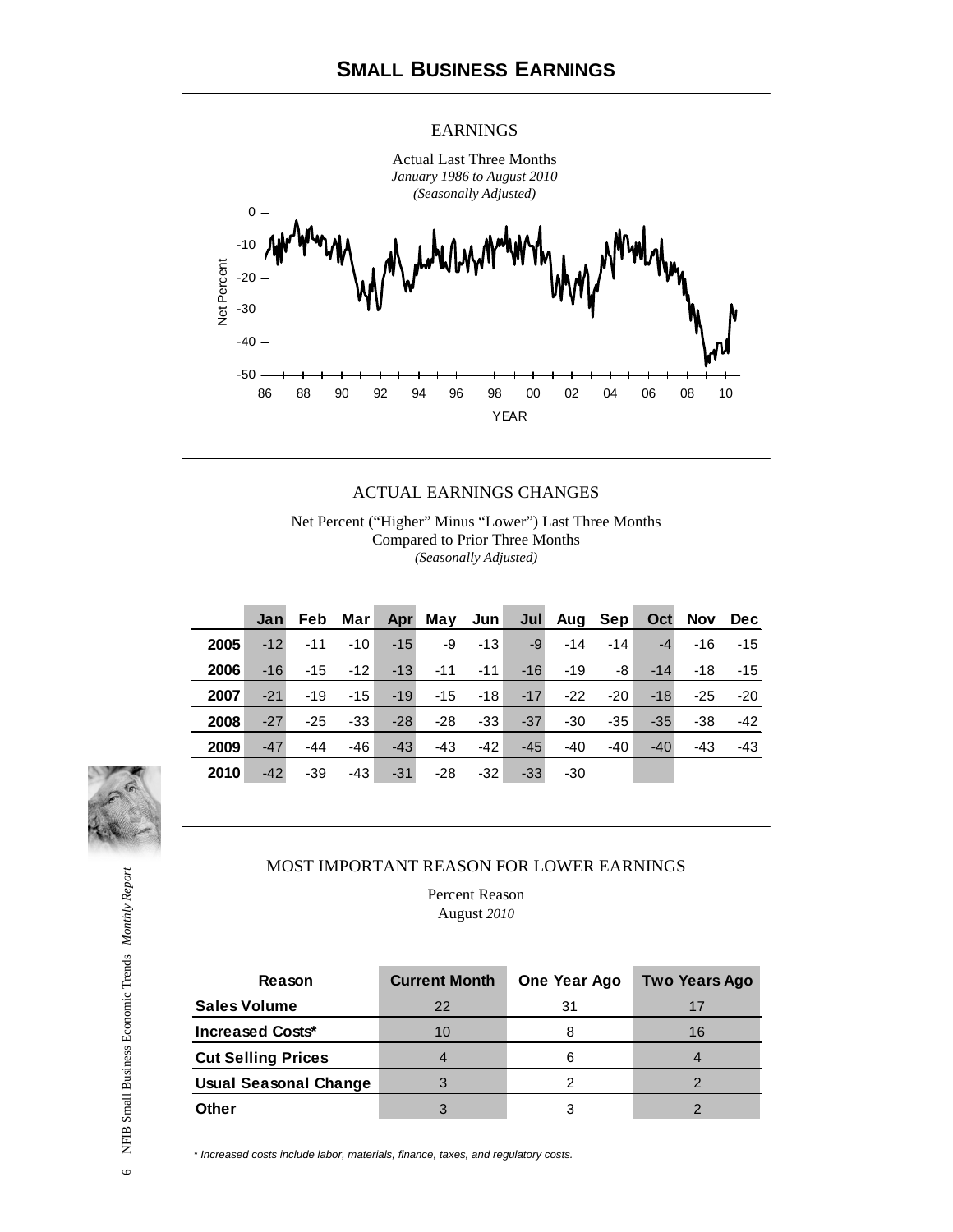#### SALES



Actual (Prior Three Months) and Expected (Next Three Months)

#### ACTUAL SALES CHANGES

Net Percent ("Higher" Minus "Lower") Last Three Months Compared to Prior Three Months *(Seasonally Adjusted)*

|      | Jan            |       |       |                | Feb Mar Apr May Jun |                |              |       |                | Jul Aug Sep Oct | Nov Dec |       |
|------|----------------|-------|-------|----------------|---------------------|----------------|--------------|-------|----------------|-----------------|---------|-------|
| 2005 | $\overline{7}$ | 5     | 12    | $\overline{2}$ | 6                   | $\overline{4}$ | 9            | 6     | 5 <sup>1</sup> | 14              | 4       | -8    |
| 2006 | 2              | 6     | 5     | 6              | 11                  | 6              | $\mathbf{3}$ | 2     | 5              | $\overline{2}$  | 0       | -3    |
| 2007 | $-3$           | $-1$  | 0     | $\overline{4}$ | $\overline{1}$      | $-4$           | $-1$         | -4    | -4             | $-4$            | -3      | -1    |
| 2008 | $-7$           | -8    | $-11$ | $-9$           | $-11$               | $-12$          | $-15$        | -10   | $-11$          | $-21$           | $-25$   | $-29$ |
| 2009 | $-31$          | $-28$ | $-34$ | $-28$          | -33                 | $-34$          | $-34$        | $-27$ | $-26$          | $-31$           | $-31$   | $-25$ |
| 2010 | $-26$          | $-26$ | $-25$ | $-15$          |                     | $-11$ $-15$    | $-16$        | -16   |                |                 |         |       |



#### SALES EXPECTATIONS

Net Percent ("Higher" Minus "Lower") During Next Three Months *(Seasonally Adjusted)*

|      | Jan            | Feb   | Mar               | Apr   | May Jun |       | Jul   | Aug | Sep  | Oct   | <b>Nov</b> | <b>Dec</b> |
|------|----------------|-------|-------------------|-------|---------|-------|-------|-----|------|-------|------------|------------|
| 2005 | 31             | 32    | 26                | 23    | 25      | 19    | 24    | 26  | 17   | 38    | 23         | 21         |
| 2006 | 24             | 28    | $12 \overline{ }$ | 21    | 20      | 13    | 18    | 10  | 17   | 17    | 21         | 18         |
| 2007 | 22             | 17    | 14                | 14    | 16      | 11    | 14    | 13  | 14   | 13    | 8          | 6          |
| 2008 | $\overline{4}$ | 0     | -3                | $-3$  | $-11$   | $-11$ | -9    | -6  | $-2$ | $-16$ | $-14$      | $-18$      |
| 2009 | $-20$          | $-29$ | $-31$             | $-11$ | -5      | $-10$ | $-11$ | -5  | -6   | $-4$  | $-2$       | -1         |
| 2010 | 3              | 0     | -3                | 6     | 5       | -5    | $-4$  | 0   |      |       |            |            |

7 | NFIB Small Business Economic Trends Monthly Report 7 | NFIB Small Business Economic Trends *Monthly Report*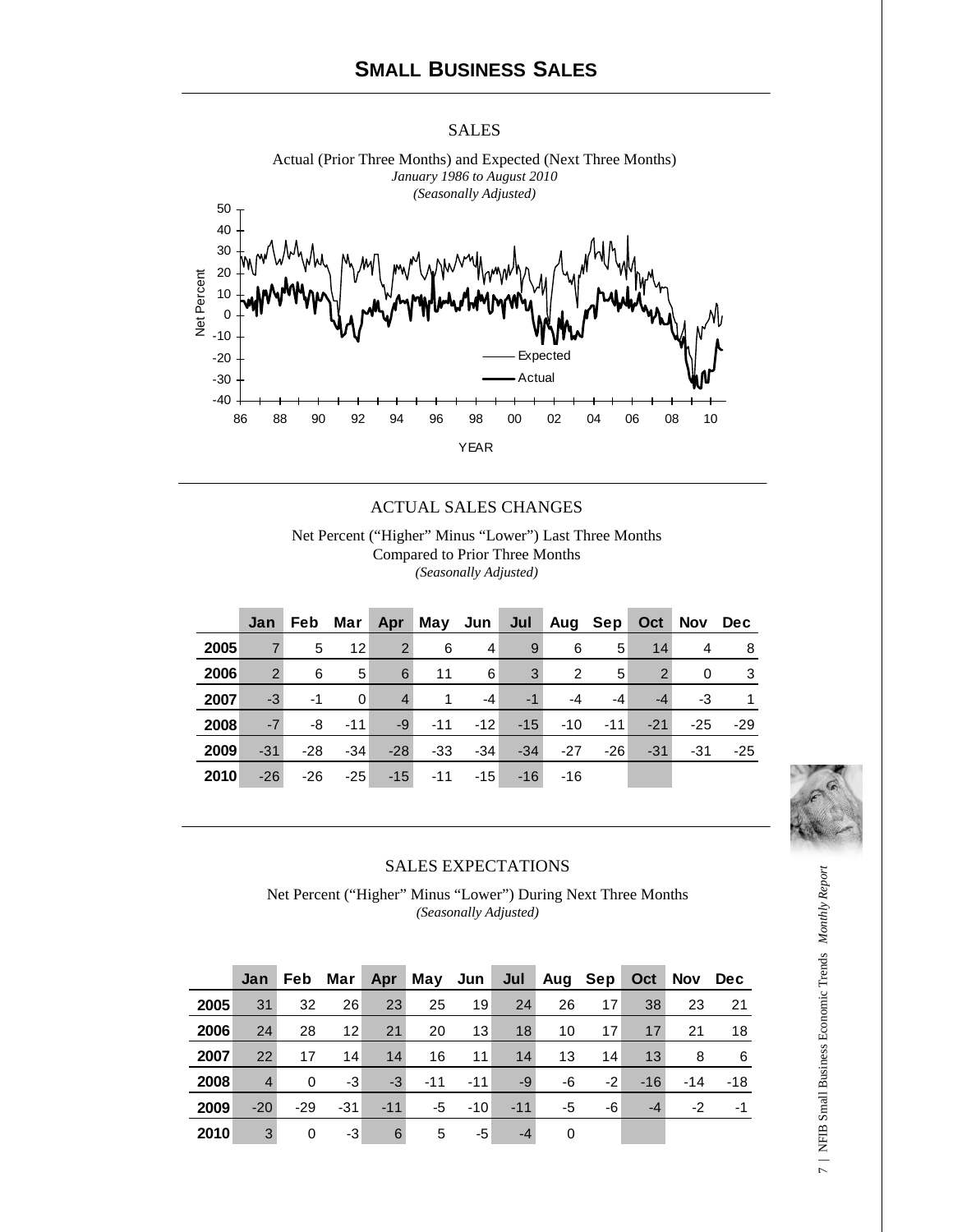#### PRICES



Actual Last Three Months and Planned Next Three Months *January 1986 to August 2010* 

#### ACTUAL PRICE CHANGES

Net Percent ("Higher" Minus "Lower") Compared to Three Months Ago *(Seasonally Adjusted)*

|      | Jan   |       |       |       | Feb Mar Apr May Jun Jul Aug Sep |       |       |       |       | Oct   | Nov Dec |       |
|------|-------|-------|-------|-------|---------------------------------|-------|-------|-------|-------|-------|---------|-------|
| 2005 | 17    | 19    | 25    | 23    | 23                              | 25    | 20    | 18    | 25    | 22    | 26      | 18    |
| 2006 | 18    | 23    | 17    | 26    | 24                              | 23    | 23    | 22    | 20    | 16    | 17      | 8     |
| 2007 | 12    | 13    | 15    | 18    | 16                              | 19    | 19    | 13    | 9     | 15    | 14      | 16    |
| 2008 | 8     | 13    | 18    | 20    | 23                              | 29    | 32    | 26    | 20    | 15    | 0       | -6    |
| 2009 | $-15$ | $-24$ | $-23$ | $-24$ | $-22$                           | $-17$ | $-19$ | $-19$ | $-21$ | $-17$ | $-17$   | $-22$ |
| 2010 | $-18$ | $-21$ | $-20$ | $-11$ | $-15$                           | -13   | $-11$ | -8    |       |       |         |       |



#### PRICE PLANS

Net Percent ("Higher" Minus "Lower") in the Next Three Months *(Seasonally Adjusted)*

|      | Jan | Feb | Mar∣ | Apr | May | Jun | Jul | Aug Sep |    | Oct | <b>Nov</b> | <b>Dec</b> |
|------|-----|-----|------|-----|-----|-----|-----|---------|----|-----|------------|------------|
| 2005 | 28  | 27  | 27   | 28  | 29  | 28  | 24  | 27      | 27 | 23  | 33         | 27         |
| 2006 | 29  | 27  | 26   | 28  | 30  | 29  | 30  | 29      | 22 | 21  | 22         | 26         |
| 2007 | 24  | 23  | 22   | 24  | 23  | 21  | 23  | 22      | 21 | 22  | 26         | 26         |
| 2008 | 26  | 22  | 29   | 31  | 32  | 36  | 38  | 30      | 24 | 18  | 11         | 3          |
| 2009 | 2   | 1   | 0    | 1   | 3   | 5   | 5   | 8       | 6  | 5   | 4          | 3          |
| 2010 | 8   | 10  | 9    | 13  | 14  | 11  | 10  | 10      |    |     |            |            |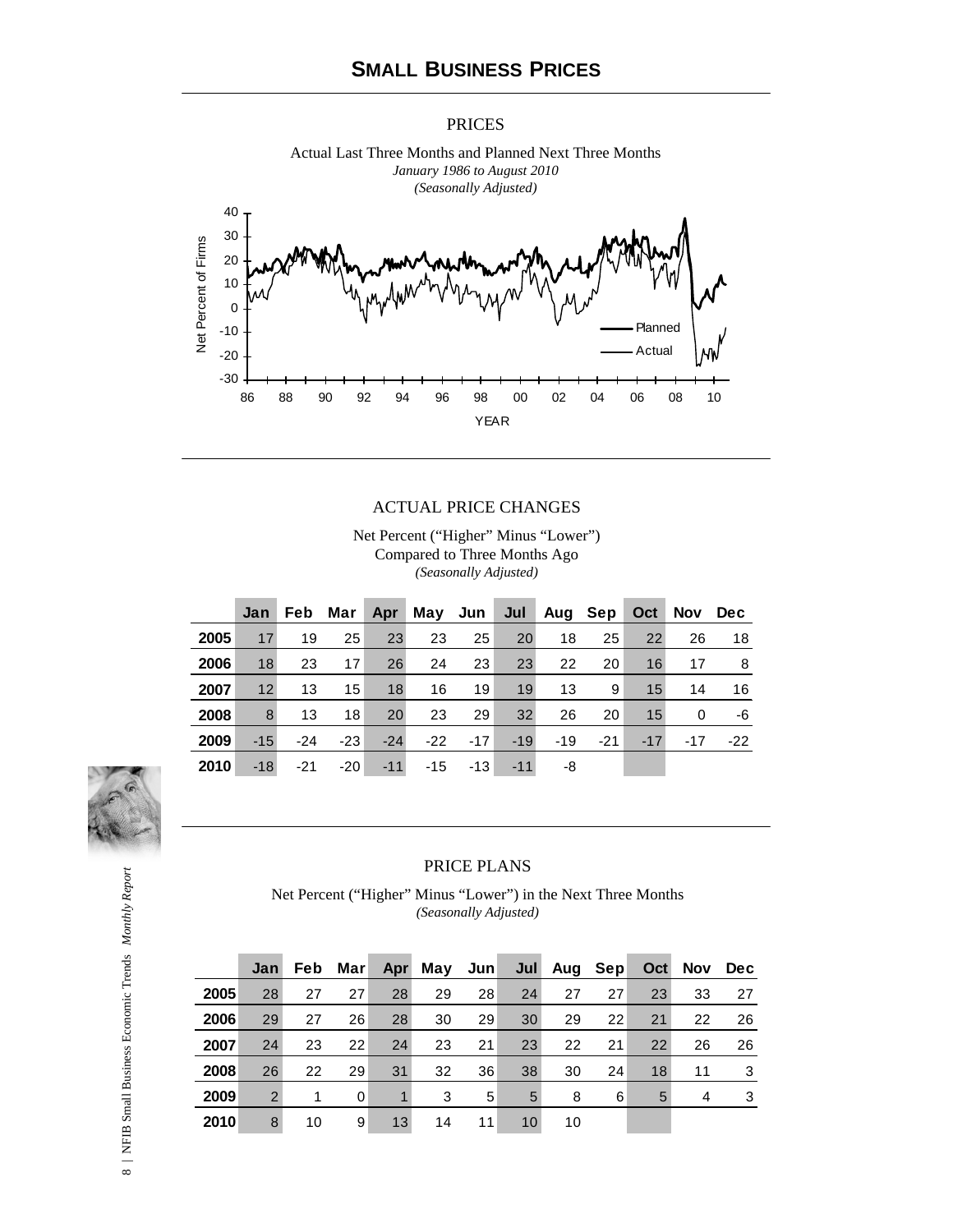#### ACTUAL EMPLOYMENT CHANGES

Net Percent ("Increase" Minus "Decrease") in the Last Three Months *(Seasonally Adjusted)*

|      | Jan           | <b>Feb</b> | Mar   | Apr   |       | May Jun $ $ | Jul            | Aug Sep |       | Oct   | Nov   | Dec   |
|------|---------------|------------|-------|-------|-------|-------------|----------------|---------|-------|-------|-------|-------|
| 2005 |               | 3          | 4     | $-1$  |       | 4           |                |         | 0     | 14    | 4     |       |
| 2006 |               | 4          | $-1$  | $-3$  | -3    | $-2$        | $\overline{2}$ | 5       | -3    | 5     | 0     | 3     |
| 2007 | $\mathcal{P}$ | 4          | -6    | $-5$  | $-2$  | $\Omega$    |                | 4       | -1    | 3     | 0     | 2     |
| 2008 | $\Omega$      | -3         | $-7$  | $-9$  | $-10$ | $-12$       | -5             | $-4$    | $-10$ | $-9$  | $-10$ | -18   |
| 2009 | $-15$         | -15        | $-22$ | $-25$ | $-24$ | $-23$       | $-17$          | $-16$   | $-16$ | $-12$ | $-12$ | $-12$ |
| 2010 | $-10$         | -9         | $-11$ | $-12$ | $-12$ | $-10$       | -5             | -2      |       |       |       |       |

#### QUALIFIED APPLICANTS FOR JOB OPENINGS

Percent Few or No Qualified Applicants *(Seasonally Adjusted)*

|      | Jan     | <b>Feb</b> | Mar | Apr | May Jun |    | Jul | Aug Sep |    | Oct | <b>Nov</b> | Dec |
|------|---------|------------|-----|-----|---------|----|-----|---------|----|-----|------------|-----|
| 2005 | 36      | 38         | 41  | 39  | 41      | 39 | 41  | 41      | 39 | 41  | 46         | 42  |
| 2006 | 40      | 40         | 39  | 41  | 46      | 45 | 42  | 46      | 44 | 46  | 44         | 40  |
| 2007 | 41      | 41         | 43  | 43  | 42      | 45 | 43  | 44      | 48 | 46  | 40         | 37  |
| 2008 | 37      | 36         | 36  | 37  | 33      | 39 | 36  | 35      | 38 | 35  | 31         | 30  |
| 2009 | $\star$ | $\star$    | 24  | 24  | 25      | 27 | 26  | 23      | 25 | 25  | 28         | 21  |
| 2010 | 24      | 26         | 23  | 26  | 26      | 25 | 28  | 22      |    |     |            |     |



#### EMPLOYMENT

Planned Next Three Months and Current Job Openings *January 1986 to August 2010 (Seasonally Adjusted)*



9 | NFIB Small Business Economic Trends Monthly Report 9 | NFIB Small Business Economic Trends *Monthly Report*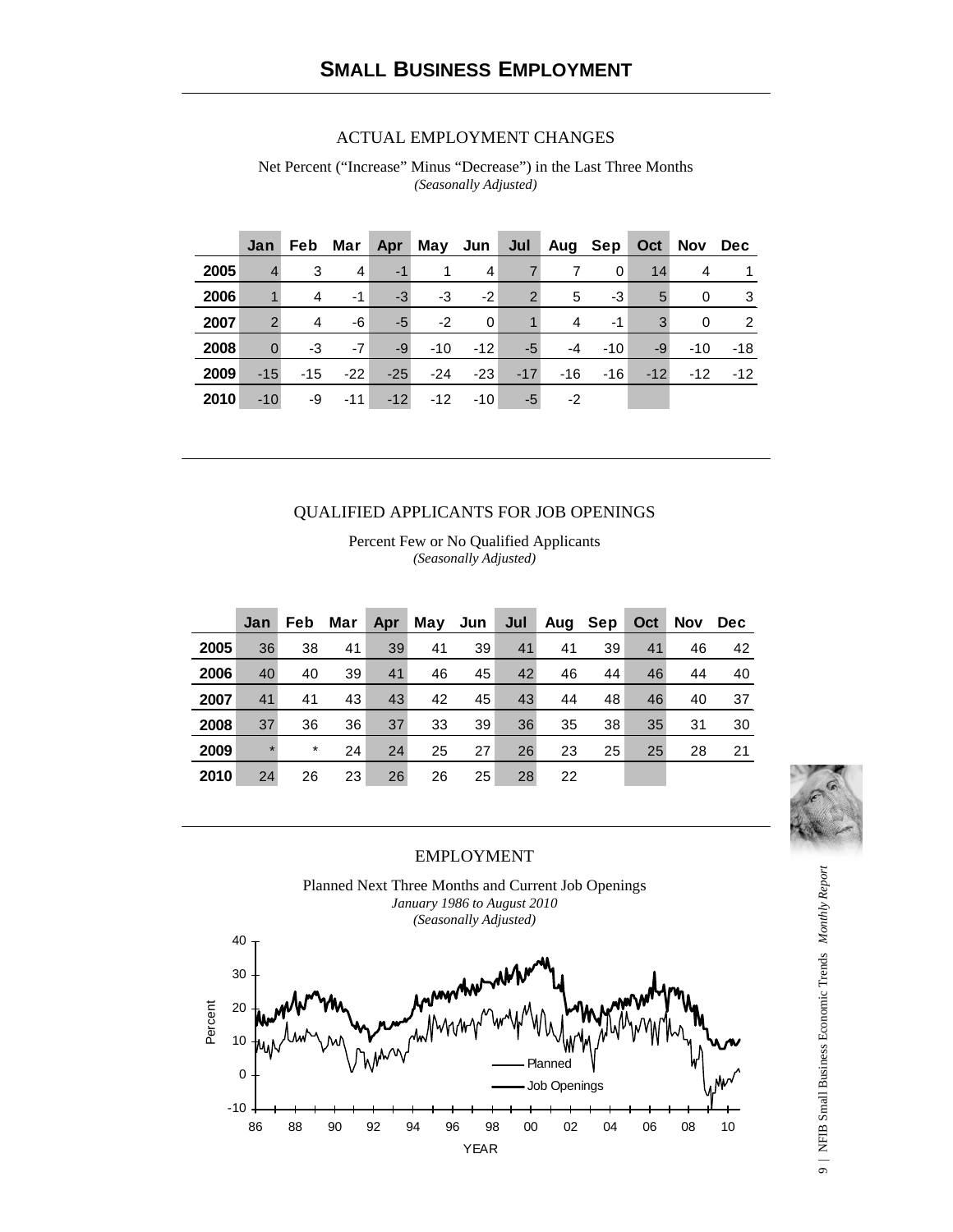#### JOB OPENINGS

|      | Jan | Feb | Mar | Apr | May | Jun <sub>2</sub> |    | Jul Aug Sep |    | Oct | Nov | Dec |
|------|-----|-----|-----|-----|-----|------------------|----|-------------|----|-----|-----|-----|
| 2005 | 21  | 24  | 24  | 23  | 23  | 20               | 21 | 24          | 23 | 21  | 24  | 22  |
| 2006 | 26  | 26  | 23  | 31  | 25  | 25               | 24 | 25          | 25 | 27  | 22  | 19  |
| 2007 | 26  | 25  | 26  | 26  | 24  | 26               | 23 | 25          | 25 | 22  | 19  | 21  |
| 2008 | 24  | 20  | 19  | 21  | 15  | 21               | 17 | 15          | 18 | 14  | 14  | 14  |
| 2009 | 11  | 11  | 10  | 9   | 9   | 11               | 9  | 8           | 8  | 8   | 8   | 10  |
| 2010 | 10  | 11  | 9   | 11  | 9   | 9                | 10 | 11          |    |     |     |     |

Percent With Positions Not Able to Fill Right Now *(Seasonally Adjusted)*

#### HIRING PLANS

Net Percent ("Increase" Minus "Decrease") in the Next Three Months *(Seasonally Adjusted)*

|      | Jan | Feb | Mar             |      | Apr May Jun |    |               | Jul Aug Sep |      | Oct      |    | Nov Dec |
|------|-----|-----|-----------------|------|-------------|----|---------------|-------------|------|----------|----|---------|
| 2005 | 15  | 16  | 10              | 11   | 15          | 13 | 14            | 17          | 17   | 17       | 13 | 15      |
| 2006 | 17  | 16  | 9               | 16   | 14          | 9  | 15            | 17          | 17   | 16       | 19 | 10      |
| 2007 | 17  | 13  | 12 <sup>2</sup> | 13   | 13          | 12 | 13            | 15          | 14   | 11       | 11 | 11      |
| 2008 | 9   | 11  | 3               | 5    | 2           | 5  | 5             | 9           | 7    | $\Omega$ | -4 | -6      |
| 2009 | -6  | -3  | $-10$           | $-5$ | -5          | -1 | $-3$          | $\Omega$    | $-4$ | $-1$     | -3 | $-2$    |
| 2010 | -1  | -1  | -2              | $-1$ |             |    | $\mathcal{P}$ |             |      |          |    |         |



## **SMALL BUSINESS COMPENSATION**

#### **COMPENSATION**

Actual Last Three Months and Planned Next Three Months *January 1986 to August 2010 (Seasonally Adjusted)*

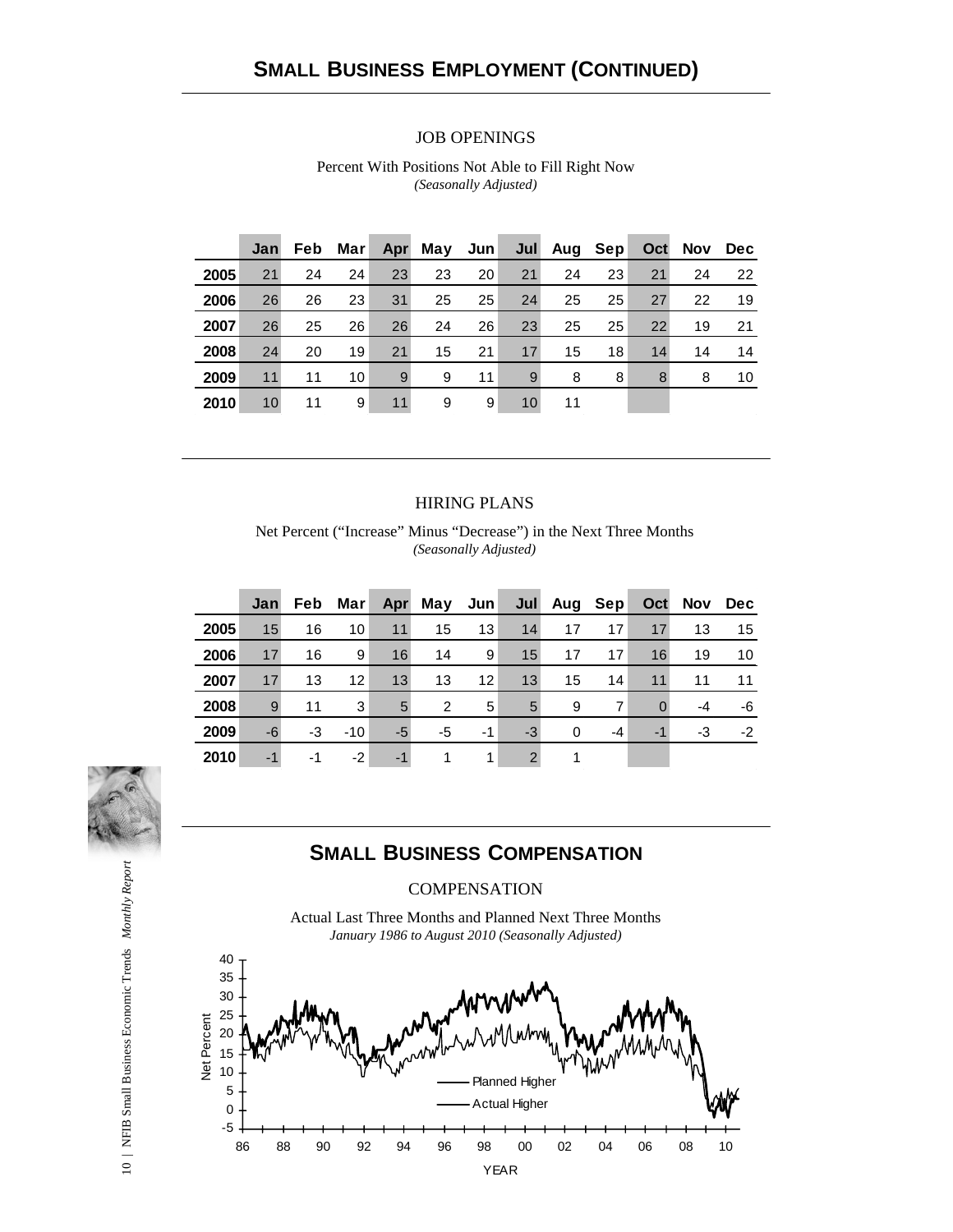#### ACTUAL COMPENSATION CHANGES

Net Percent ("Increase" Minus "Decrease") During Last Three Months *(Seasonally Adjusted)*

|      | Jan          | Feb. | Marl |          | Apr May Jun |      |    | Jul Aug Sep |    | Oct      | <b>Nov</b> | Dec |
|------|--------------|------|------|----------|-------------|------|----|-------------|----|----------|------------|-----|
| 2005 | 25           | 29   | 25   | 26       | 22          | 24   | 25 | 25          | 27 | 26       | 21         | 26  |
| 2006 | 25           | 24   | 22   | 27       | 24          | 22   | 24 | 25          | 28 | 23       | 25         | 21  |
| 2007 | 26           | 30   | 28   | 26       | 29          | 26   | 27 | 24          | 27 | 26       | 21         | 24  |
| 2008 | 25           | 23   | 24   | 20       | 15          | 20   | 18 | 18          | 17 | 15       | 13         | 9   |
| 2009 |              | 1    | 0    | $\Omega$ | $\Omega$    | $-2$ |    |             | 3  | $\Omega$ | 0          | 3   |
| 2010 | $\mathbf{1}$ | $-2$ | 0    | 3        | 2           | 4    | 3  | 3           |    |          |            |     |

#### COMPENSATION PLANS

Net Percent ("Increase" Minus "Decrease") in the Next Three Months *(Seasonally Adjusted)*

|      | Jan | Feb. | Mar $ $ | Apr            | May Jun $ $ |    |                | Jul Aug Sep |    | Oct | Nov Dec |                |
|------|-----|------|---------|----------------|-------------|----|----------------|-------------|----|-----|---------|----------------|
| 2005 | 17  | 15   | 18      | 17             | 20          | 15 | 16             | 17          | 19 | 15  | 16      | 15             |
| 2006 | 16  | 20   | 16      | 19             | 15          | 14 | 17             | 16          | 16 | 18  | 20      | 17             |
| 2007 | 16  | 19   | 19      | 18             | 16          | 15 | 16             | 14          | 19 | 16  | 15      | 14             |
| 2008 | 12  | 12   | 15      | 14             | 8           | 12 | 12             | 11          | 10 | 9   | 10      | $\overline{4}$ |
| 2009 | 3   | 3    | 0       | $\overline{2}$ |             | 3  | $\overline{4}$ | 3           | 3  | 5   |         | 1              |
| 2010 | 1   | 6    | 3       | 5              | 4           | 3  | 5              | 6           |    |     |         |                |



#### PRICES AND LABOR COMPENSATION

Net Percent Increase and Net Percent Compensation *(Seasonally Adjusted)*



11 | NFIB Small Business Economic Trends Monthly Report 11 | NFIB Small Business Economic Trends *Monthly Report*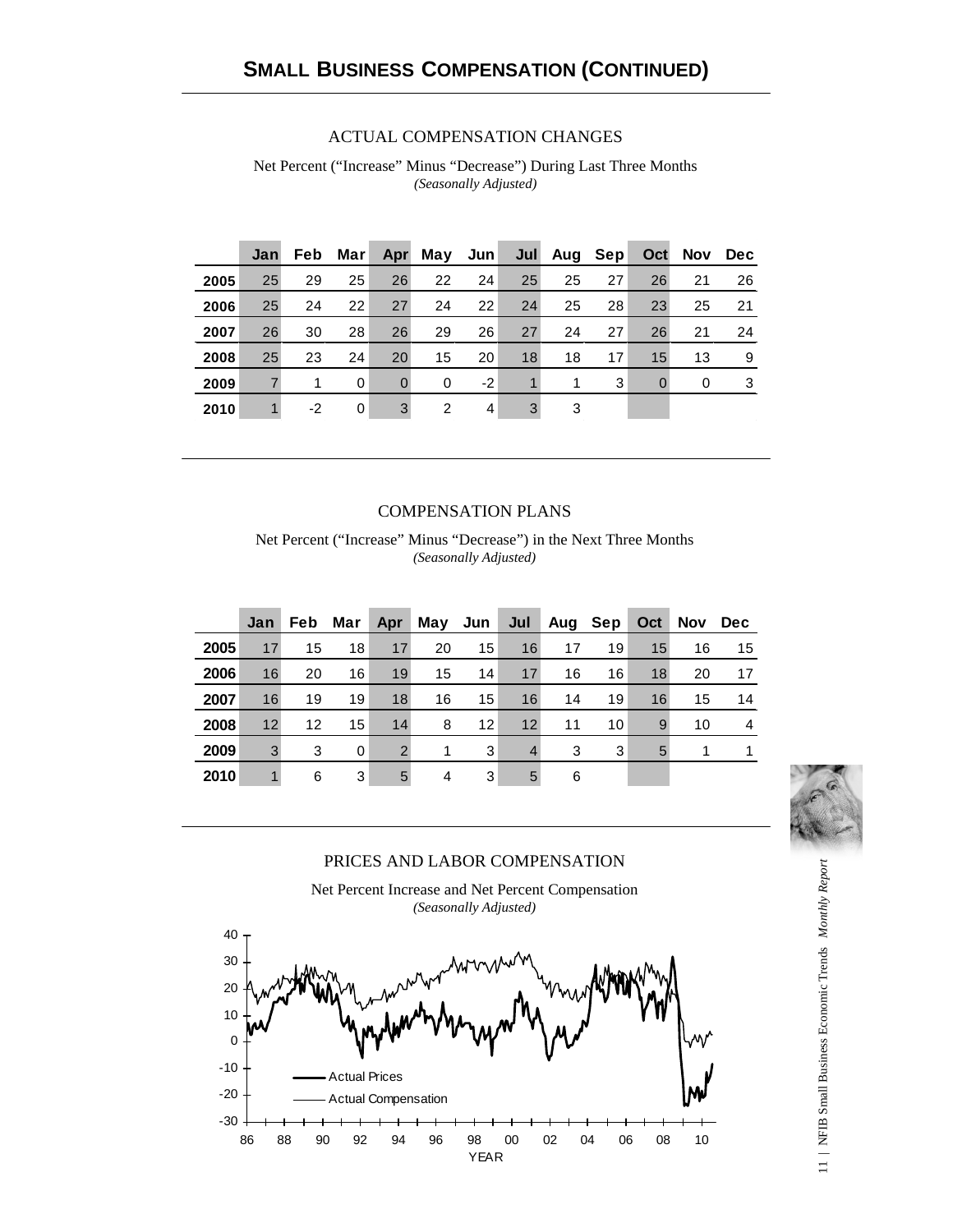#### CREDIT CONDITIONS



#### REGULAR BORROWERS

Percent Borrowing at Least Once Every Three Months *(Seasonally Adjusted)*

|      | Jan | Feb. | Mar | Apr | May Jun |    | Jul | Aug Sep |    | Oct | <b>Nov</b> | <b>Dec</b> |
|------|-----|------|-----|-----|---------|----|-----|---------|----|-----|------------|------------|
| 2005 | 36  | 35   | 37  | 39  | 40      | 39 | 34  | 40      | 36 | 34  | 38         | 34         |
| 2006 | 37  | 38   | 36  | 40  | 38      | 41 | 38  | 46      | 35 | 37  | 38         | 35         |
| 2007 | 37  | 39   | 35  | 37  | 38      | 35 | 36  | 35      | 36 | 36  | 32         | 34         |
| 2008 | 36  | 34   | 33  | 36  | 35      | 35 | 34  | 34      | 32 | 33  | 31         | 33         |
| 2009 | 35  | 36   | 33  | 33  | 34      | 30 | 33  | 32      | 33 | 33  | 33         | 33         |
| 2010 | 32  | 34   | 35  | 31  | 32      | 29 | 32  | 31      |    |     |            |            |



#### AVAILABILITY OF LOANS

Net Percent ("Easier" Minus "Harder") Compared to Three Months Ago *(Regular Borrowers)*

|      | Jan   |    |      |                 | Feb Mar Apr May Jun Jul Aug Sep Oct Nov Dec |      |      |            |       |       |       |       |
|------|-------|----|------|-----------------|---------------------------------------------|------|------|------------|-------|-------|-------|-------|
| 2005 | $-4$  | -3 | $-3$ | $-5$            | -5                                          | $-3$ | $-4$ | -5         | $-3$  | $-4$  | -6    | $-3$  |
| 2006 | $-5$  | -5 | -6   | $-4$            | $-5$                                        | -5   | -6   | -8         | $-3$  | -6    | -6    | $-6$  |
| 2007 | $-5$  | -5 | $-7$ | $-5$            | -6                                          | $-5$ | $-5$ | $-7$       | -9    | -6    | $-7$  | $-7$  |
| 2008 | $-7$  | -5 | $-7$ | $-9$            | -8                                          | $-7$ | $-9$ | $-10$      | $-11$ | $-9$  | $-11$ | $-12$ |
| 2009 | $-13$ |    |      | $-13 - 12 - 14$ | $-16 -14$                                   |      |      | $-15 - 14$ | $-14$ | $-14$ | $-15$ | $-15$ |
| 2010 | $-14$ |    |      |                 | $-12$ $-15$ $-14$ $-13$ $-13$ $-13$ $-12$   |      |      |            |       |       |       |       |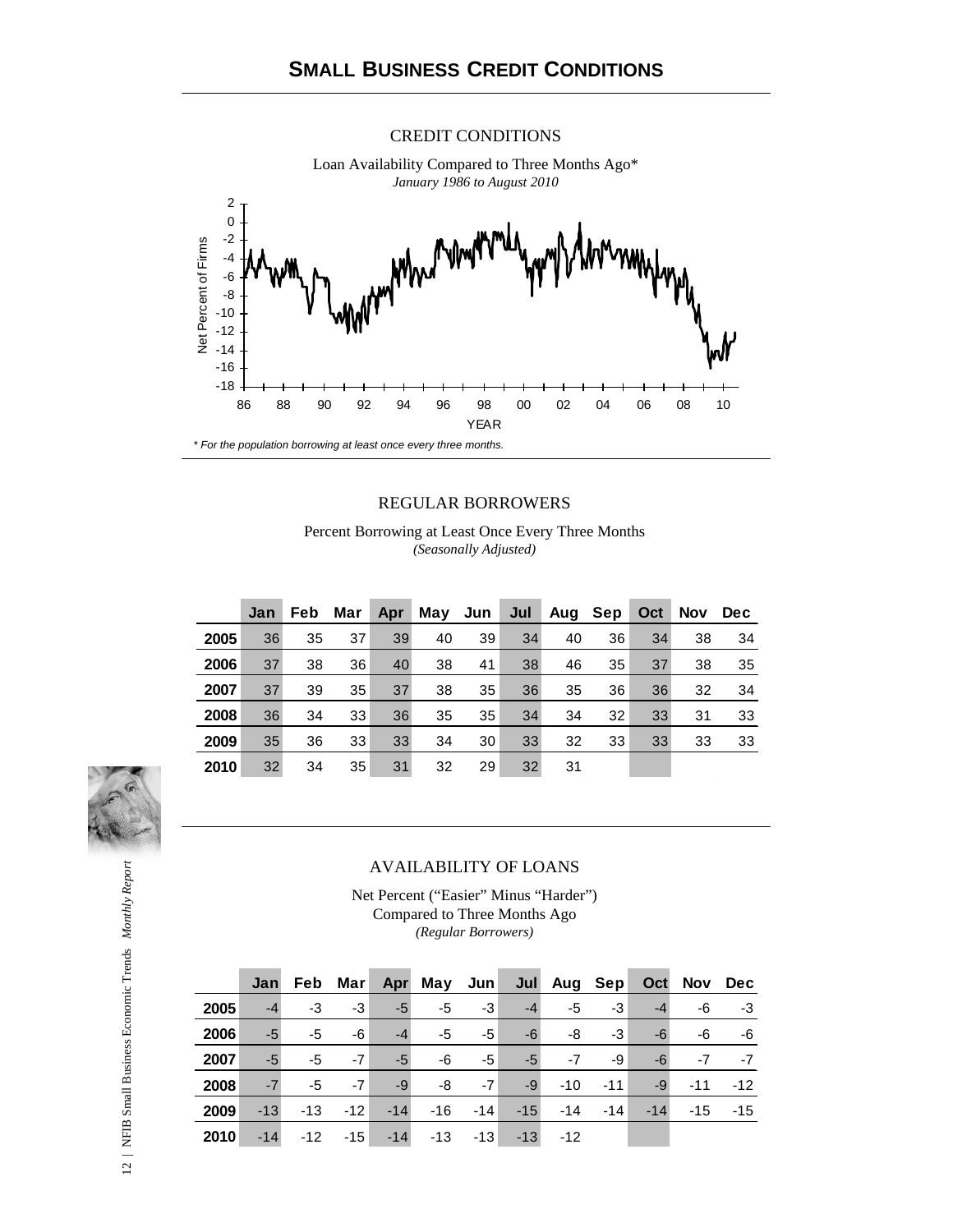#### BORROWING NEEDS SATISFIED

Percent of All Businesses Last Three Months Satisfied/ Percent of All Businesses Last Three Months Not Satisfied *(All Borrowers)*

|      | <b>Jan</b> | Feb  | Mar        | Apr  |      |            | May Jun Jul      | Aug Sepl |               | Oct  | <b>Nov</b> | <b>Dec</b> |
|------|------------|------|------------|------|------|------------|------------------|----------|---------------|------|------------|------------|
| 2005 | 38/4       | 39/4 | 39/5       | 38/6 | 41/4 | 39/5       | 34/5             | 36/4     | 34/4          | 34/5 | 39/4       | 35/5       |
| 2006 | 36/4       | 37/6 | 36/6       | 38/5 | 38/5 | 39/5       | 38/4             | 44/4     | 34/4          | 36/7 | 34/4       | 36/5       |
| 2007 | 36/5       | 40/5 | 35/5       | 38/4 | 39/6 | 36/4       | 37/5             | 35/4     | 37/5          | 36/6 | 32/4       | -32/7      |
| 2008 | 34/5       | 35/4 | 32/6       | 34/5 | 34/7 | 35/5       | 32/7             |          | $35/6$ $33/6$ | 31/6 | 31/7       | 32/6       |
| 2009 | 33/8       |      | 32/8 29/10 | 30/8 |      |            | 28/9 30/10 28/10 |          | 30/7 30/10    |      | 29/9 29/10 | 28/8       |
|      | 2010 27/11 |      | 29/9 29/11 | 28/9 |      | 28/8 25/10 | 27/9             | 27/9     |               |      |            |            |

#### EXPECTED CREDIT CONDITIONS

Net Percent ("Easier" Minus "Harder") During Next Three Months *(Regular Borrowers)*

|      | Jan   |       | Feb Mar |            | Apr May Jun Jul Aug Sep |       |            |            |       |       | Oct Nov Dec |       |
|------|-------|-------|---------|------------|-------------------------|-------|------------|------------|-------|-------|-------------|-------|
| 2005 | $-4$  | -3    | -6      | $-6$       | -8                      | $-7$  | -5         | -8         | -6    | -5    | -8          | -5    |
| 2006 | -6    | $-7$  | $-7$    | -8         | -8                      | -8    | $-7$       | -9         | -5    | -6    | -5          | $-7$  |
| 2007 | $-7$  | -8    | -8      | $-7$       | -6                      | -6    | -6         | -9         | $-10$ | -8    | -8          | $-10$ |
| 2008 | -9    | -8    | -9      | $-11$      | $-10$                   | $-10$ |            | $-12 - 11$ | $-13$ | $-16$ | $-13$       | $-15$ |
| 2009 | $-14$ | $-16$ |         | $-14 - 12$ | $-15$                   |       | $-13 - 14$ | $-13$      | $-15$ | $-16$ | $-15$       | $-15$ |
| 2010 | $-13$ | $-14$ | $-16$   | $-15$      | -12 -13                 |       | $-14$      | $-14$      |       |       |             |       |



#### INTEREST RATES





13 | NFIB Small Business Economic Trends Monthly Report 13 | NFIB Small Business Economic Trends *Monthly Report*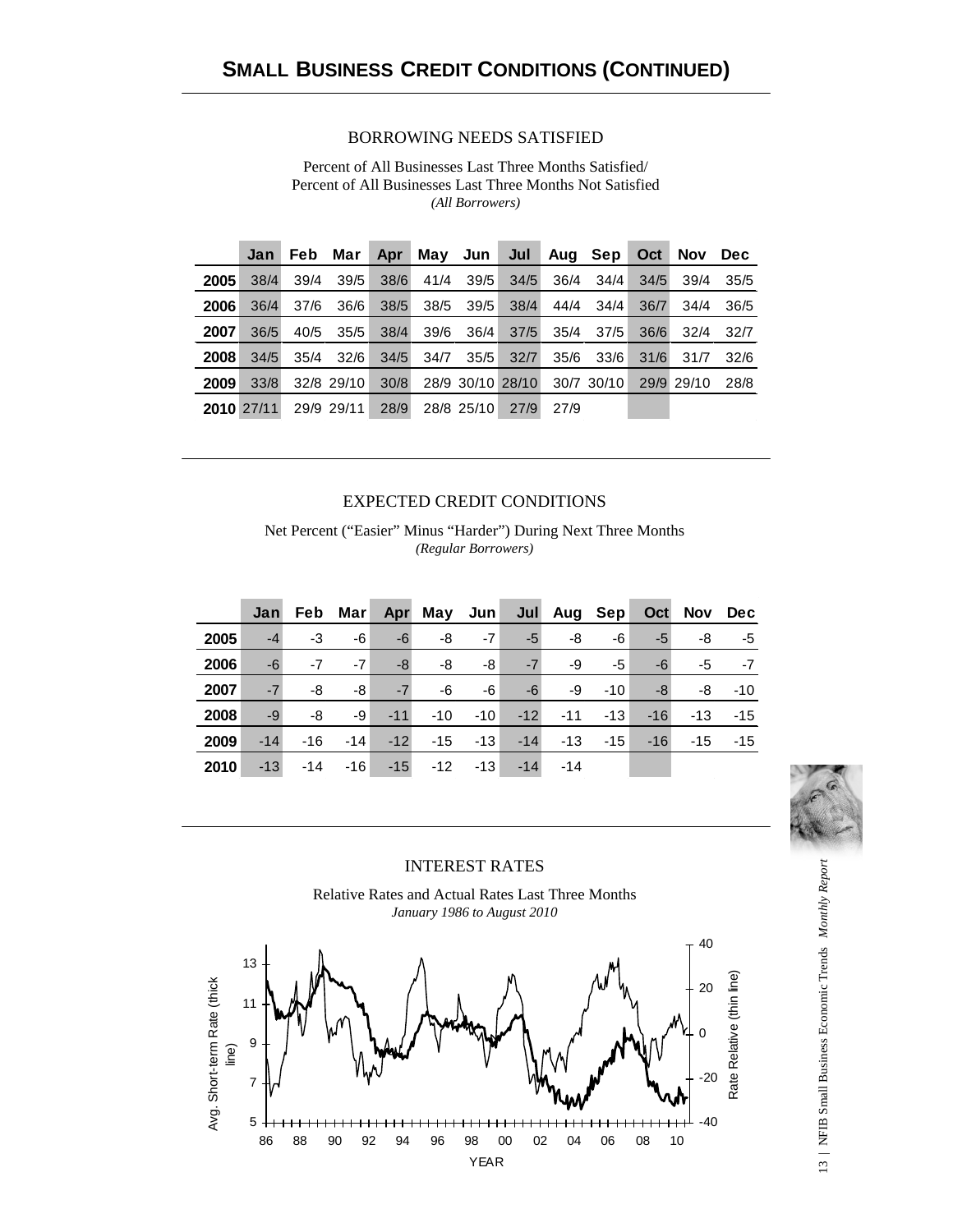#### RELATIVE INTEREST RATE PAID BY REGULAR BORROWERS

**Jan Feb Mar Apr May Jun Jul Aug Sep Oct Nov Dec** 19 22 24 24 27 21 20 23 20 20 26 21 26 32 29 32 28 30 30 34 22 20 23 16 17 21 19 16 15 12 12 14 15 4 3 1 0 -9 -5 -12 -15 -11 -4 -2 -3 -2 -6 -8 -12 -9 -1 -2 0 0 3 3 5 3 8 3 6 6 9 5 4 0 2 3

Net Percent ("Higher" Minus "Lower") Compared to Three Months Ago

*Borrowing at Least Once Every Three Months.*

#### ACTUAL INTEREST RATE PAID ON SHORT-TERM LOANS BY BORROWERS

|      | Jan | Feb | Mar | Apr | May Jun |     | Jul | Aug Sep |     | Oct | <b>Nov</b> | <b>Dec</b> |
|------|-----|-----|-----|-----|---------|-----|-----|---------|-----|-----|------------|------------|
| 2005 | 7.4 | 6.7 | 7.0 | 7.3 | 7.0     | 7.1 | 7.8 | 7.6     | 7.5 | 8.1 | 8.1        | 7.9        |
| 2006 | 8.1 | 8.3 | 8.0 | 8.7 | 8.1     | 8.7 | 9.1 | 9.0     | 8.8 | 8.8 | 8.3        | 9.8        |
| 2007 | 9.1 | 9.3 | 9.3 | 9.2 | 9.5     | 9.3 | 9.2 | 8.7     | 9.0 | 9.1 | 8.5        | 8.5        |
| 2008 | 8.3 | 8.1 | 8.3 | 7.7 | 6.9     | 7.1 | 7.0 | 6.9     | 7.1 | 6.6 | 7.0        | 6.6        |
| 2009 | 6.4 | 6.2 | 6.2 | 6.1 | 6.3     | 6.5 | 6.5 | 6.1     | 6.1 | 6.0 | 5.9        | 6.3        |
| 2010 | 6.3 | 6.0 | 6.8 | 6.4 | 6.5     | 6.0 | 6.3 | 6.3     |     |     |            |            |

Average Interest Rate Paid

## **SMALL BUSINESS INVENTORIES**

**INVENTORIES** 



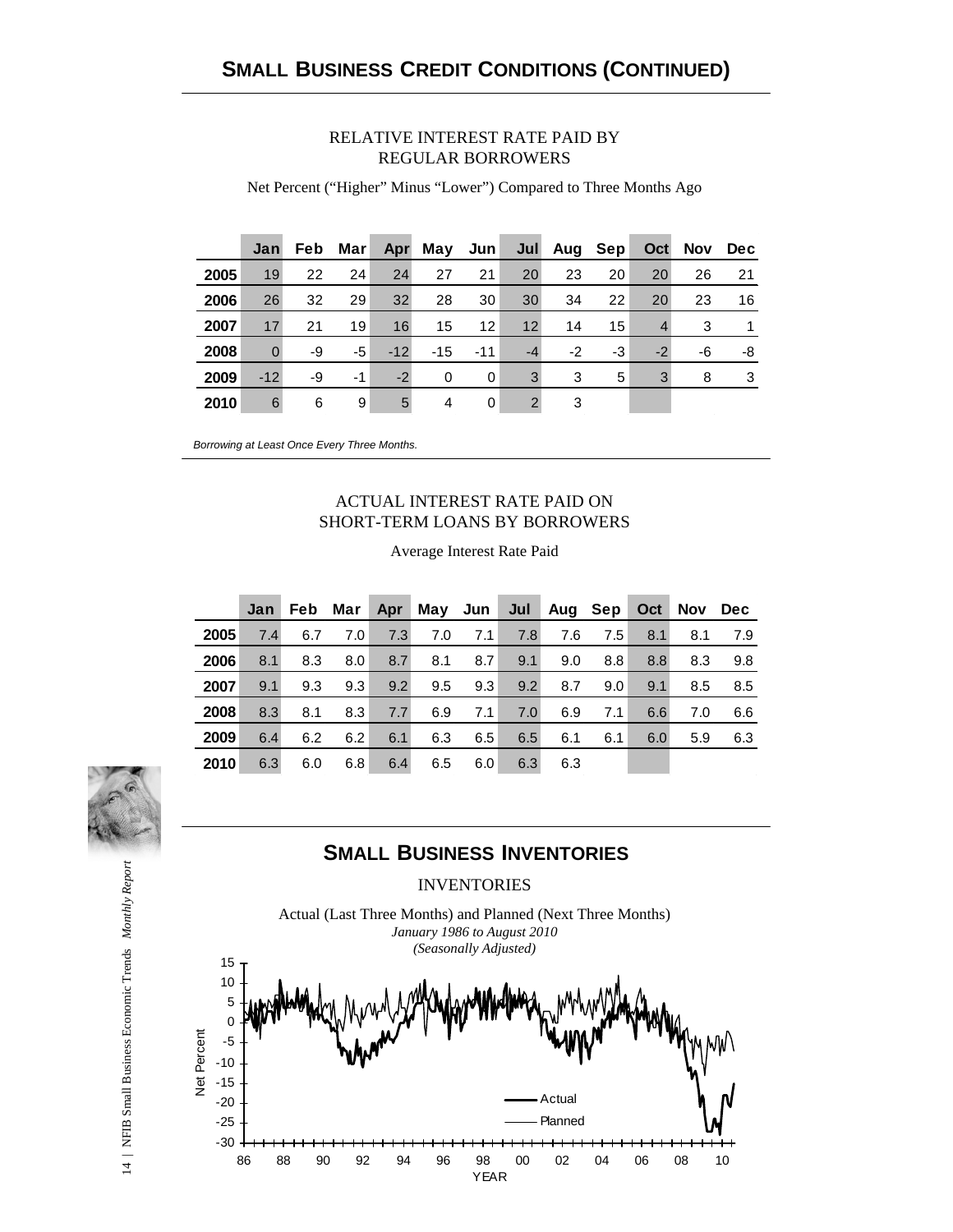#### ACTUAL INVENTORY CHANGES

Net Percent ("Increase" Minus "Decrease") During Last Three Months *(Seasonally Adjusted)*

|      | Jan   |       | Feb Mar |                | Apr May Jun Jul |                   |                | Aug Sep  |       | Oct      | Nov   | Dec |
|------|-------|-------|---------|----------------|-----------------|-------------------|----------------|----------|-------|----------|-------|-----|
| 2005 | 3     | 5     | 7       | $\mathbf{0}$   | 3               | 2                 |                | $\Omega$ | -4    |          |       | 2   |
| 2006 | 3     | 1     | 6       | $\overline{0}$ | $-2$            | 0                 | $\overline{0}$ | 3        | 1     | $\Omega$ | 0     | -3  |
| 2007 | 1     | 5     | 2       | $-2$           | 2               | -5                | $-2$           | -3       | $-2$  | $-1$     | -6    | -3  |
| 2008 | $-4$  | $-2$  | $-7$    | $-10$          |                 | $-12$ $-11$ $-14$ |                | -13      | $-12$ | $-13$    | -17   | -21 |
| 2009 | $-18$ | $-19$ | $-23$   | $-27$          | $-27$           | $-27$             | $-27$          | $-24$    | $-24$ | $-26$    | $-25$ | -28 |
| 2010 | $-21$ | $-18$ | $-18$   | $-18$          | -20             | $-21$             | $-19$          | -15      |       |          |       |     |

#### INVENTORY SATISFACTION

Net Percent ("Too Low" Minus "Too Large") at Present Time *(Seasonally Adjusted)*

|      | Jan  | Feb  | Mar         | Apr  |      |      |      | May Jun Jul Aug Sep |          | Oct  | <b>Nov</b> | <b>Dec</b> |
|------|------|------|-------------|------|------|------|------|---------------------|----------|------|------------|------------|
| 2005 | $-3$ | -2   | $\mathbf 1$ | $-2$ | -3   | $-1$ | $-2$ | -1                  | 1        | $-2$ | -1         | $-3$       |
| 2006 | $-1$ | $-2$ | 0           | $-1$ | $-1$ | $-1$ | $-2$ | -6                  | -6       | $-3$ | -6         | $-7$       |
| 2007 | $-2$ | $-2$ | -5          | $-3$ | -6   | $-7$ | $-2$ | -2                  | -3       | $-7$ | -3         | $-3$       |
| 2008 | $-4$ | -4   | $-1$        | $-1$ | -3   | $-1$ | $-4$ | $-3$                | -1       | -4   | -4         | $-7$       |
| 2009 | -6   | -5   | -4          | $-5$ | $-2$ | $-5$ | $-4$ | -4                  | $\Omega$ | $-3$ | -2         | $-4$       |
| 2010 | $-1$ | -1   | -1          |      | 0    | -1   |      | -1                  |          |      |            |            |



#### INVENTORY PLANS

Net Percent ("Increase" Minus "Decrease") in the Next Three to Six Months *(Seasonally Adjusted)*

|      | Jan           | Feb            | Mar   | Apr            |          | May Jun  | Jul           | Aug Sep        |    | Oct  | Nov           | <b>Dec</b> |
|------|---------------|----------------|-------|----------------|----------|----------|---------------|----------------|----|------|---------------|------------|
| 2005 | 5             | $\overline{2}$ | 6     | $\overline{4}$ | 5        | 2        | 3             | $\overline{2}$ | 4  | 6    | 8             | 9          |
| 2006 | 5             | 7              | 3     | $\mathcal{P}$  | 3        | $\Omega$ |               | -1             | -1 |      | $\Omega$      | 0          |
| 2007 | $\mathcal{P}$ | 3              | 3     | 3              | $\Omega$ | -3       | $\mathcal{P}$ | -4             | 0  |      | $\mathcal{P}$ | -3         |
| 2008 | $-4$          | $-2$           | $-2$  | $-1$           | $-4$     | -5       | $-4$          | -9             | -3 | $-5$ | -6            | -4         |
| 2009 | $-10$         | $-10$          | $-13$ | $-7$           | $-3$     | -6       | -5            | $-7$           | -6 | $-3$ | -3            | -8         |
| 2010 | -4            | -7             | $-7$  | $-2$           | 2        | -3       | $-4$          | -7             |    |      |               |            |

15 | NFIB Small Business Economic Trends Monthly Report 15 | NFIB Small Business Economic Trends *Monthly Report*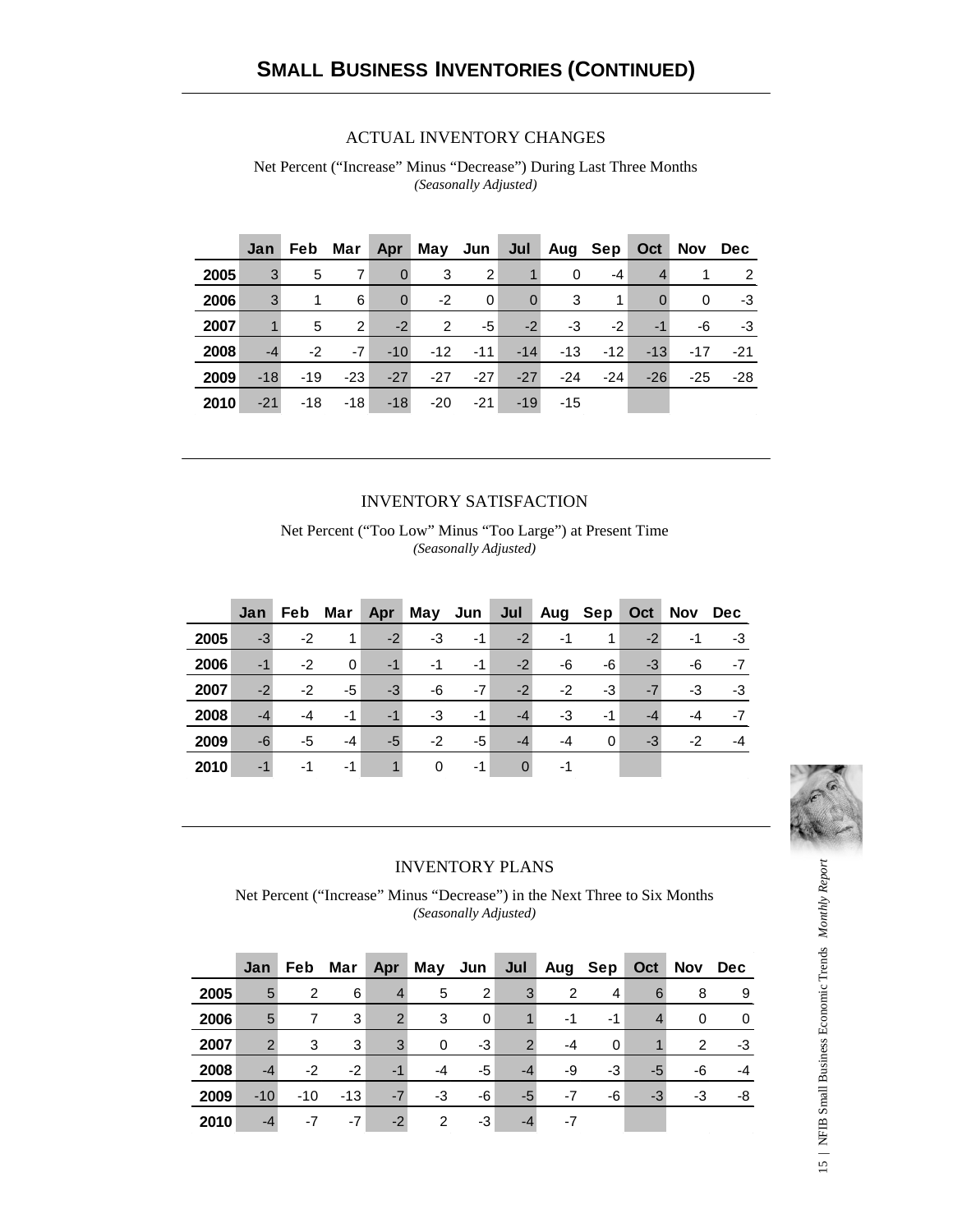#### INVENTORY SATISFACTION AND INVENTORY PLANS

Net Percent ("Too Low" Minus "Too Large") at Present Time Net Percent Planning to Add Inventories in the Next Three to Six Months *(Seasonally Adjusted)*



CAPITAL EXPENDITURES



#### ACTUAL CAPITAL EXPENDITURES

Percent Making a Capital Expenditure During the Last Six Months

|      | Jan | <b>Feb</b> | Mar | <b>Apr</b> | May Jun |    | Jul | Aug Sep |    | Oct | Nov | <b>Dec</b> |
|------|-----|------------|-----|------------|---------|----|-----|---------|----|-----|-----|------------|
| 2005 | 65  | 63         | 63  | 63         | 64      | 61 | 61  | 61      | 65 | 61  | 64  | 63         |
| 2006 | 62  | 63         | 62  | 62         | 62      | 60 | 61  | 62      | 63 | 62  | 63  | 61         |
| 2007 | 62  | 61         | 61  | 60         | 60      | 55 | 58  | 58      | 60 | 61  | 56  | 62         |
| 2008 | 58  | 58         | 57  | 56         | 54      | 52 | 52  | 54      | 52 | 54  | 56  | 51         |
| 2009 | 51  | 52         | 50  | 46         | 46      | 46 | 46  | 45      | 44 | 45  | 44  | 44         |
| 2010 | 47  | 47         | 45  | 46         | 46      | 46 | 45  | 44      |    |     |     |            |

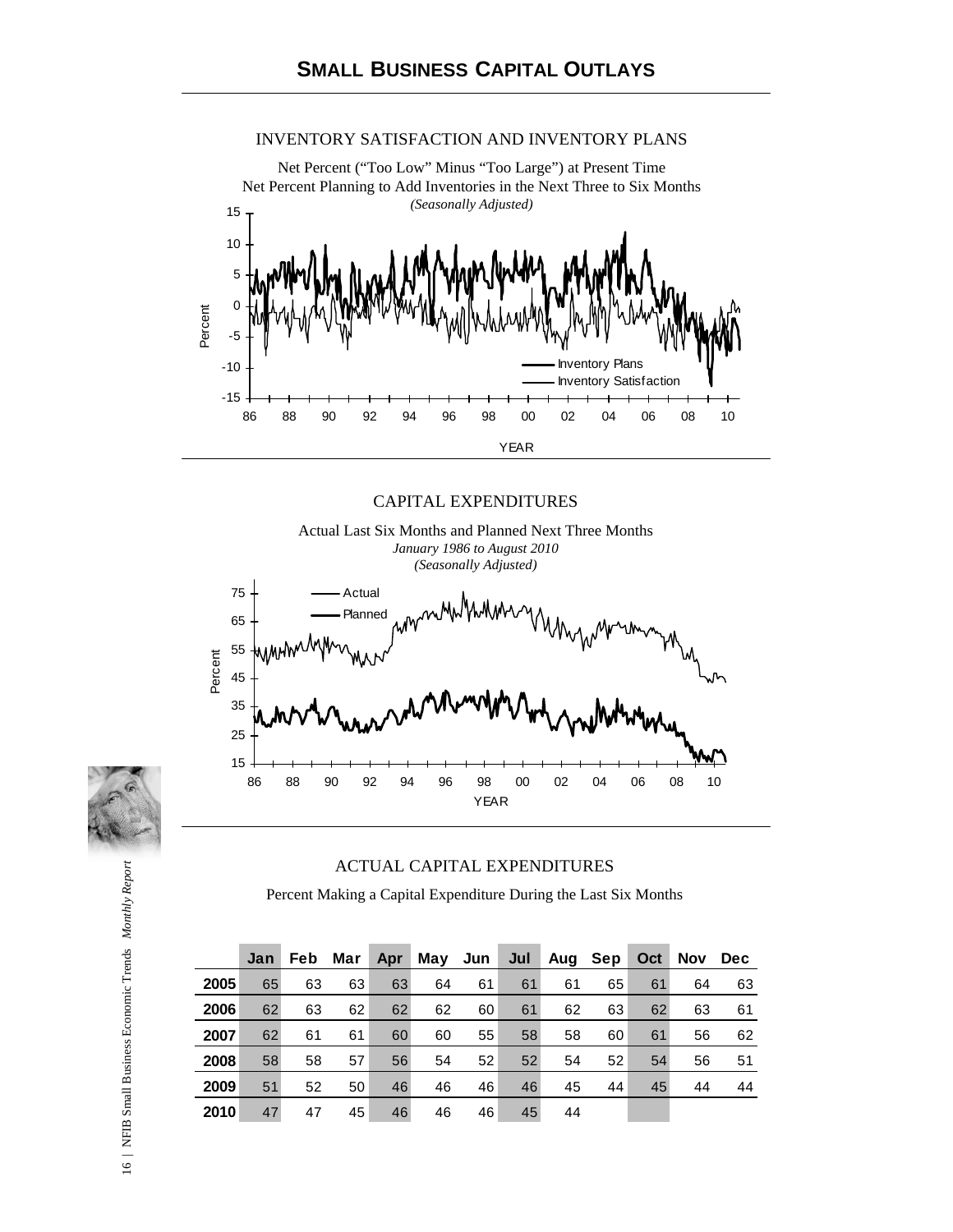#### TYPE OF CAPITAL EXPENDITURES MADE

Percent Purchasing or Leasing During Last Six Months

| Type                         | <b>Current</b> | One Year Ago | <b>Two Years Ago</b> |
|------------------------------|----------------|--------------|----------------------|
| <b>Vehicles</b>              | 14             | 13           | 22                   |
| <b>Equipment</b>             | 29             | 31           | 39                   |
| <b>Furniture or Fixtures</b> |                |              | 14                   |
| Add. Bidgs. or Land          |                |              |                      |
| Improved Bldgs. or Land      |                |              | 14                   |

#### AMOUNT OF CAPITAL EXPENDITURES MADE

Percent Distribution of Per Firm Expenditures During the Last Six Months

| <b>Amount</b>        | <b>Current</b> | One Year Ago | <b>Two Years Ago</b> |  |
|----------------------|----------------|--------------|----------------------|--|
| \$1 to \$999         |                |              |                      |  |
| \$1,000 to \$4,999   |                |              | 10                   |  |
| \$5,000 to \$9,999   | 6              | 5            |                      |  |
| \$10,000 to \$49,999 | 14             | 16           | 18                   |  |
| \$50,000 to \$99,999 |                |              |                      |  |
| $$100,000 +$         |                |              |                      |  |
| <b>No Answer</b>     |                |              |                      |  |



#### CAPITAL EXPENDITURE PLANS

Percent Planning a Capital Expenditure During Next Three to Six Months *(Seasonally Adjusted)*

|      | Jan             | <b>Feb</b> | Mar | Apr | May Jun |    |    | Jul Aug Sep |    | Oct | <b>Nov</b> | <b>Dec</b> |
|------|-----------------|------------|-----|-----|---------|----|----|-------------|----|-----|------------|------------|
| 2005 | 34              | 33         | 36  | 32  | 33      | 33 | 29 | 31          | 31 | 29  | 34         | 33         |
| 2006 | 32 <sup>2</sup> | 35         | 31  | 33  | 28      | 27 | 31 | 28          | 30 | 31  | 31         | 26         |
| 2007 | 30              | 30         | 33  | 29  | 29      | 28 | 27 | 27          | 29 | 27  | 27         | 30         |
| 2008 | 25              | 26         | 25  | 26  | 25      | 26 | 21 | 23          | 21 | 19  | 21         | 17         |
| 2009 | 19              | 18         | 16  | 19  | 20      | 17 | 18 | 16          | 18 | 17  | 16         | 18         |
| 2010 | 20              | 20         | 19  | 19  | 20      | 19 | 18 | 16          |    |     |            |            |

17 | NFIB Small Business Economic Trends Monthly Report 17 | NFIB Small Business Economic Trends *Monthly Report*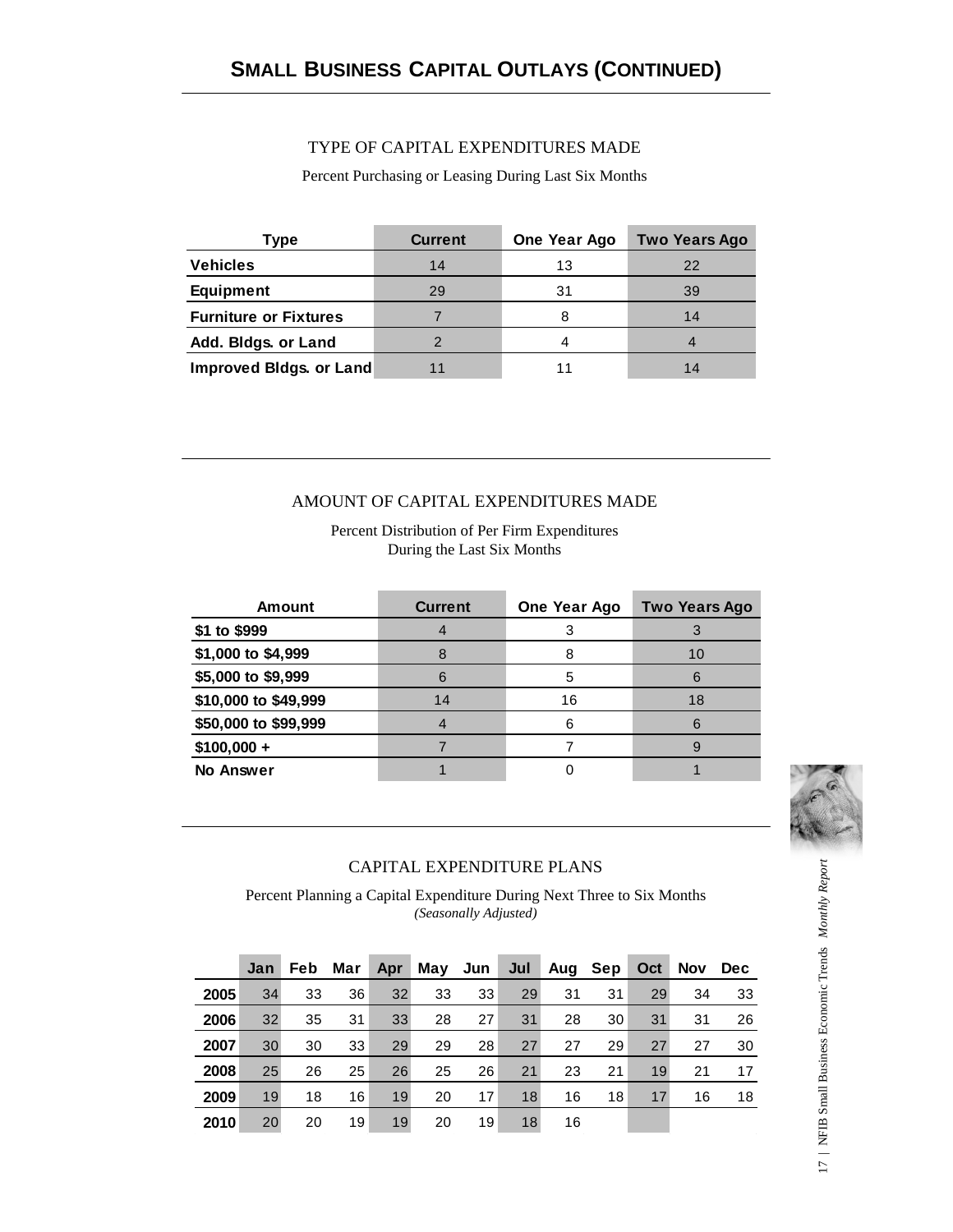| <b>Problem</b>                   | <b>Current</b> | One<br>Year Ago | <b>Survey</b><br>High | <b>Survey</b><br>Low |
|----------------------------------|----------------|-----------------|-----------------------|----------------------|
| <b>Taxes</b>                     | 21             | 18              | 32                    | 8                    |
| Inflation                        | 3              | 5               | 41                    | 0                    |
| <b>Poor Sales</b>                | 31             | 32              | 34                    | 2                    |
| <b>Fin. &amp; Interest Rates</b> | 4              | 4               | 37                    |                      |
| <b>Cost of Labor</b>             | $\overline{4}$ | 5               | 9                     | 2                    |
| Govt. Regs. & Red Tape           | 15             | 11              | 27                    | 4                    |
| <b>Comp. From Large Bus.</b>     | 5              | 8               | 14                    | 4                    |
| <b>Quality of Labor</b>          | 5              | 4               | 24                    | 3                    |
| Cost/Avail, of Insurance         | 8              | 9               | 29                    | 4                    |
| <b>Other</b>                     | 4              | 4               | 31                    |                      |

#### SINGLE MOST IMPORTANT PROBLEM

#### August 2010

#### SELECTED SINGLE MOST IMPORTANT PROBLEM



Inflation, Big Business, Insurance and Regulation

#### SELECTED SINGLE MOST IMPORTANT PROBLEM





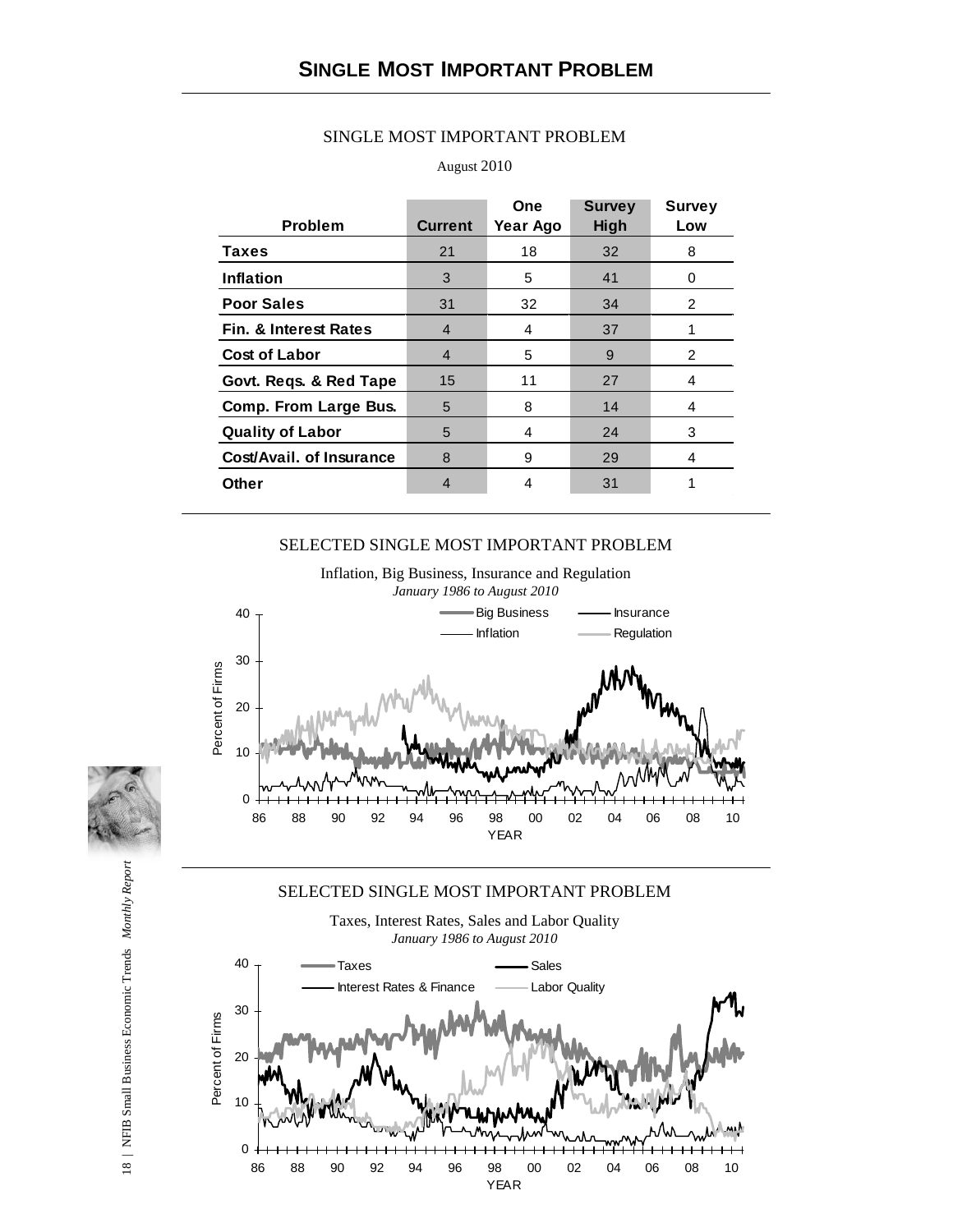#### OWNER/MEMBERS PARTICIPATING IN ECONOMIC SURVEY NFIB

|      | Jan  | Feb | Mar l | Apr      |     |     | May Jun Jul | Aug Sep |     | Oct  | <b>Nov</b> | Dec |
|------|------|-----|-------|----------|-----|-----|-------------|---------|-----|------|------------|-----|
| 2005 | 1239 | 495 | 409   | 1220     | 489 | 427 | 1116        | 499     | 423 | 1116 | 532        | 481 |
| 2006 | 1274 | 484 | 471   | 1094     | 440 | 416 | 1007        | 480     | 380 | 1075 | 451        | 446 |
| 2007 | 1755 | 750 | 737   | 1703     | 618 | 589 | 1613        | 720     | 674 | 1614 | 719        | 670 |
| 2008 | 1845 | 700 | 735   | 1768     | 737 | 703 | 1827        | 812     | 743 | 1992 | 826        | 805 |
| 2009 | 2013 | 846 | 867   | 1794     | 814 | 758 | 1994        | 882     | 827 | 2059 | 825        | 830 |
| 2010 | 2114 | 799 |       | 948 2176 | 823 | 804 | 2029        | 874     |     |      |            |     |

Actual Number of Firms

#### NFIB OWNER/MEMBERS PARTICIPATING IN ECONOMIC SURVEY



### NFIB OWNER/MEMBERS PARTICIPATING IN ECONOMIC SURVEY

Number of Full and Part-Time Employees



19 | NFIB Small Business Economic Trends *Monthly Report*

19 | NFIB Small Business Economic Trends Monthly Report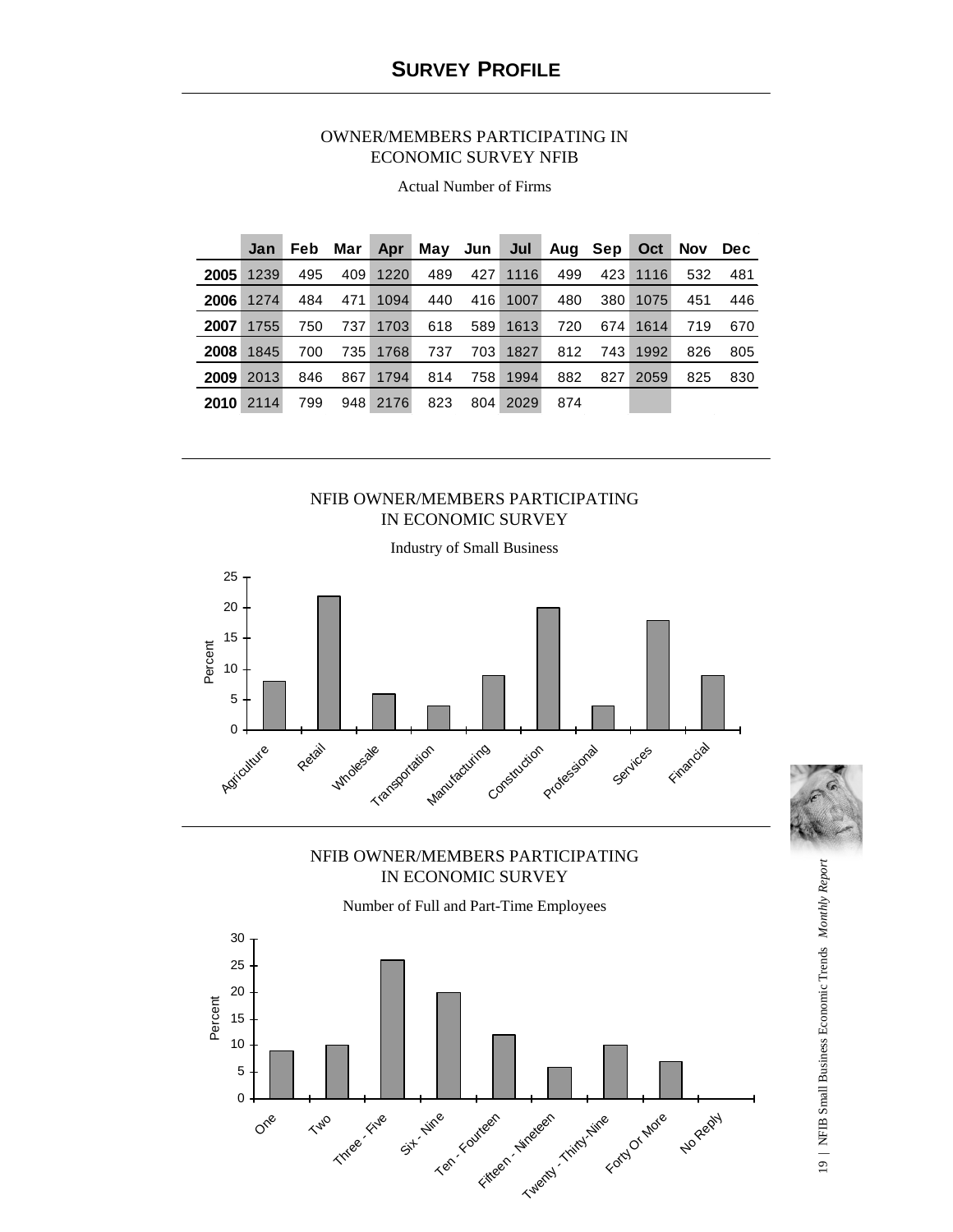## **NFIB RESEARCH FOUNDATION SMALL BUSINESS ECONOMIC SURVEY**

| <b>SMALL BUSINESS SURVEY QUESTIONS</b>                                                                                                                                           | PAGE IN REPORT |
|----------------------------------------------------------------------------------------------------------------------------------------------------------------------------------|----------------|
| Do you think the next three months will be a good time<br>for small business to expand substantially? Why?                                                                       | 4              |
| About the economy in general, do you think that six<br>months from now general business conditions will be<br>better than they are now, about the same, or worse?                | 5              |
| Were your net earnings or "income" (after taxes) from your<br>business during the last calendar quarter higher, lower, or<br>about the same as they were for the quarter before? | 6              |
| If higher or lower, what is the most important reason?                                                                                                                           | 6              |
| During the last calendar quarter, was your dollar sales<br>volume higher, lower, or about the same as it was for                                                                 | 7              |
| Overall, what do you expect to happen to real volume<br>(number of units) of goods and/or services that you will<br>sell during the next three months?                           | 7              |
| How are your average selling prices compared to                                                                                                                                  | 8              |
| In the next three months, do you plan to change the<br>average selling prices of your goods and/or services?                                                                     | 8              |
| During the last three months, did the total number of employees<br>in your firm increase, decrease, or stay about the same?                                                      | 9              |
| If you have filled or attempted to fill any job openings<br>in the past three months, how many qualified applicants<br>were there for the position(s)?                           | 9              |
| Do you have any job openings that you are not able                                                                                                                               | 10             |
| In the next three months, do you expect to increase or<br>decrease the total number of people working for you?                                                                   | 10             |
| Over the past three months, did you change the average<br>employee compensation?                                                                                                 | 11             |
| Do you plan to change average employee compensation<br>during the next three months?                                                                                             | 11             |